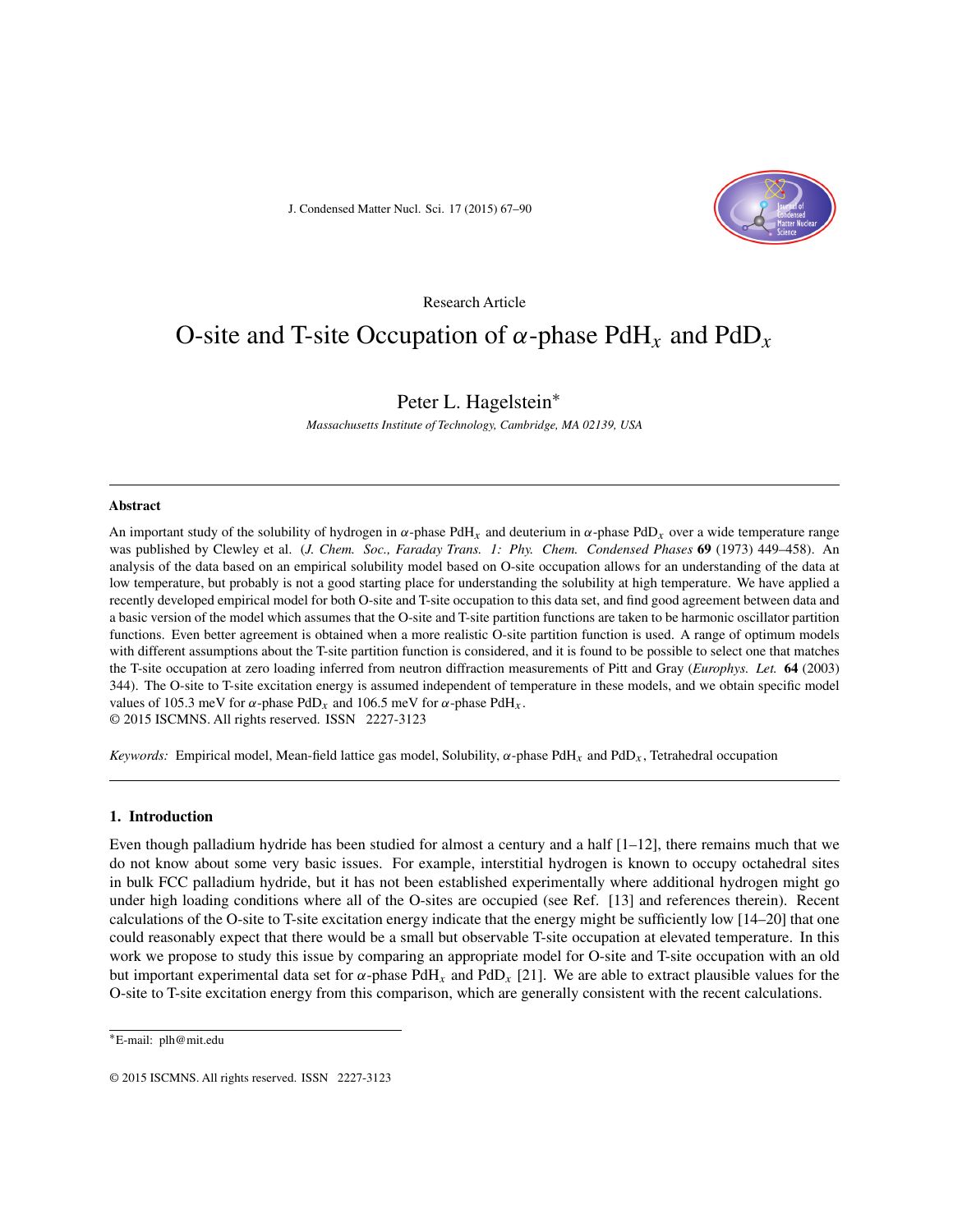The experimental data consists of low pressure solubility data for  $\alpha$ -phase PdH<sub>x</sub> and PdD<sub>x</sub>, where the interstitial hydrogen and deuterium concentration is low. Early theoretical models relevant to this regime were studied by Fowler [22] and Lacher [23]. Subsequent modeling of solubility at both low and high pressure has been reported by many authors [24–33]. Hydrogen and deuterium solubility has been studied in many experimental works [34–52]. To our knowledge there has not been an earlier study of  $\alpha$ -phase PdH<sub>x</sub> or PdD<sub>x</sub> in which T-site occupation was modeled and a comparison with experimental data reported.

To carry out such an analysis, we can make use of a model for interstitial O-site and T-site occupation that was recently used to model PdD and PdH at high loading [13]. In a sense this kind of model is at the same time very simple and very powerful; following the early work of Fowler [22] and of Lacher [23] we assume equilibrium between  $H_2$  (or  $D_2$ ) in the gas phase and interstitial H (or D) which can occupy O-sites, and now also T-sites. An equilibrium statistical mechanics model requires a knowledge of the energy levels in the gas and the solid, and also a knowledge of the various partition functions associated with both phases. Over the years most of the relevant pieces of the model that we need have been studied, so that for us the largest uncertainty is in the O-site to T-site excitation energy and T-site partition functions It is possible to develop an estimate for the excitation energy and assess model partition functions by optimizing the empirical model to the experimental data set.

While simple in concept, it has become clear through working with the model and data that there are many issues. If we compare the most basic version of the model based on 3D simple harmonic partition functions, then we obtain rather good fits of the experimental data, and we obtain estimates for the excitation energy in line with recent calculations. If we work with more sophisticated partition function models, then we can get a range of excitation energies depending on the details of the models. If we accept results from neutron diffraction experiments, then we can identify a specific partition function model for  $PdD_x$  which is at the same time a good fit for the solubility data and is also consistent with the neutron diffraction data.

#### **2.** O-site Occupation and  $\alpha$ -phase PdH<sub>x</sub> and PdD<sub>x</sub> Data

Hydrogen and deuterium solubility in Pd in the  $\alpha$ -phase was studied experimentally by Clewley et al. [21], where data was reported for a wide range of temperatures from below 200 K to more than 1200 K. In this section we consider a simple analysis of the data based on a picture in which the interstitial hydrogen or deuterium is restricted to octahedral sites. If tetrahedral site occupation were to occur, one might expect that it should impact the analysis only at elevated temperature since the O-site to T-site excitation energy is expect to be on the order of 100–300 meV. Consequently we expect an analysis carried out assuming only O-site excitation should give reliable results in the low temperature regime.

### 2.1. Equilibrium between gas phase and solid phase deuterium

It is possible to develop a model for O-site occupation of deuterium starting from a picture in which gas phase  $D_2$  is in equilibrium with solid phase interstitial deuterium in palladium. Under these conditions the chemical potential of deuterium in the two phases are equal [24,39]

$$
\mu_{\mathcal{D}}^{(s)} = \mu_{\mathcal{D}}^{(g)} = \frac{1}{2}\mu_{\mathcal{D}_2}.\tag{1}
$$

This is equivalent to the equilibrium constraints worked with by Fowler [22] and by Lacher [23].

#### 2.2. Gas phase chemical potential

The chemical potential of deuterium in gas phase  $D_2$  is well known, and can be written as [32,53]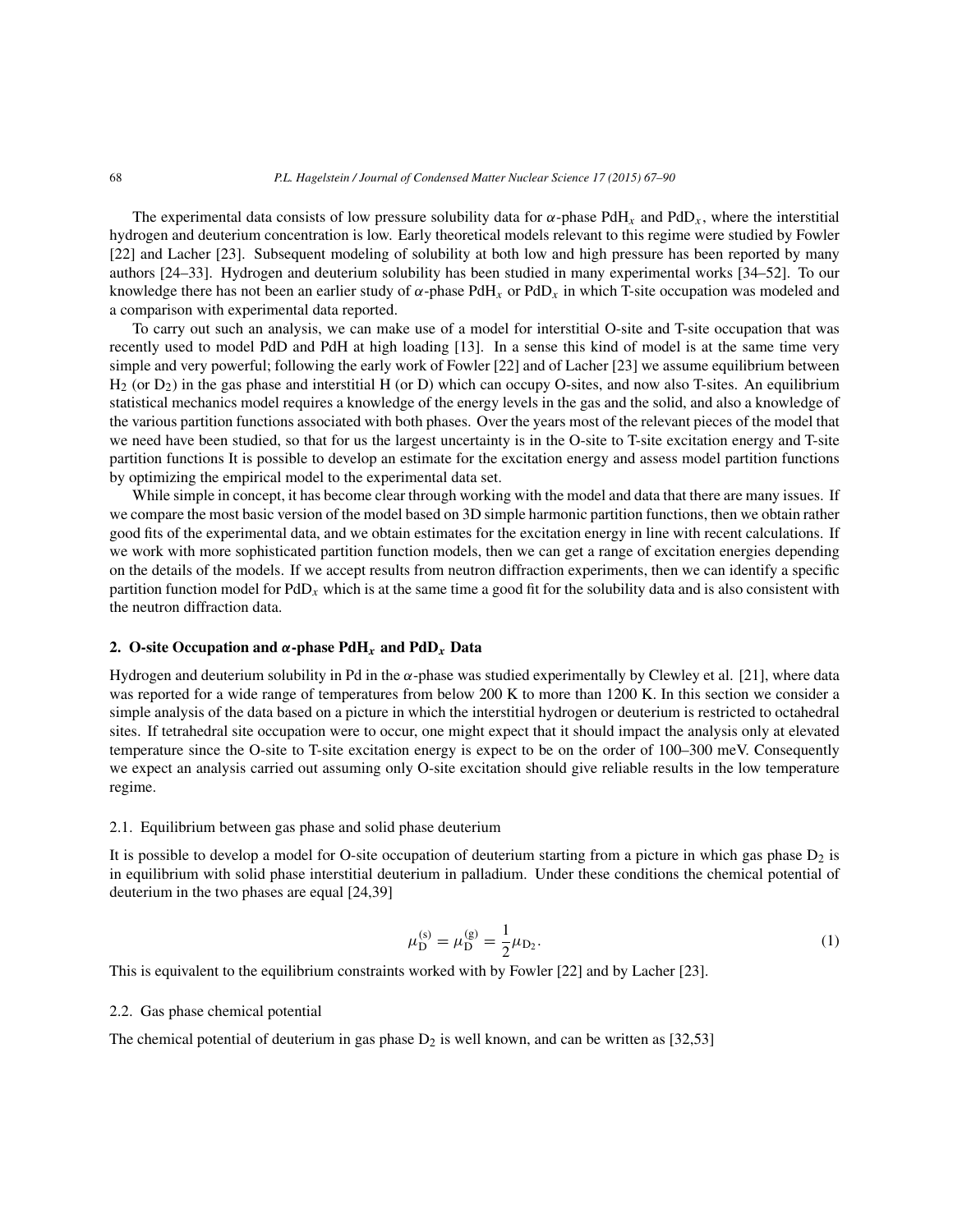$$
\mu_{\text{D}_2} = -E_{\text{D}} + \mu_{\text{nonideal}} - k_{\text{B}} T \ln z_{\text{rot}}.
$$
\n(2)

Here  $E_D$  is the dissociation energy [54]

$$
E_{\rm D} \,\rm [H_2] = 4.4780 \,\rm eV,\tag{3}
$$

$$
E_{\text{D}} [D_2] = 4.5561 \text{ eV}.
$$
 (4)

The nonideal gas contribution to the chemical potential is

$$
\mu_{\text{nonideal}} = k_{\text{B}} T \ln \left[ \frac{f}{k_{\text{B}} T} \left( \frac{2\pi \hbar^2}{M k_{\text{B}} T} \right)^{3/2} \right],\tag{5}
$$

where f is the fugacity and M is the mass of the molecule. For the fugacity of  $H_2$  and of  $D_2$  we make use of the model for H2 of Joubert [55]; in the low pressure regime the fugacity is well approximated by the pressure. For the rotational partition function we use [56]

PdH: 
$$
z_{\text{rot}} = 1 \sum_{\text{even } l} \sum_{n} (2l+1) e^{-E_{\text{nl}}/k_{\text{B}}T} + 3 \sum_{\text{odd } l} \sum_{n} (2l+1) e^{-E_{\text{nl}}/k_{\text{B}}T}
$$
, (6)

PdD: 
$$
z_{\text{rot}} = 6 \sum_{\text{even } l} \sum_{n} (2l+1) e^{-E_{\text{nl}}/k_{\text{B}}T} + 3 \sum_{\text{odd } l} \sum_{n} (2l+1) e^{-E_{\text{nl}}/k_{\text{B}}T}.
$$
 (7)

These partition functions includes the nuclear spin degeneracy explicitly. For the molecular energy levels  $E_{nl}$  we made use of the fits of Urey and Rittenberg [57].

At the temperatures of interest we do not expect electronic excitation, so the electronic degeneracy is 1; in this case

$$
\mu_{\rm e} = -k_{\rm B} T \ln z_{\rm e} = 0,\tag{8}
$$

so there is no electronic contribution to the gas phase chemical potential. We neglect molecular dissociation.

#### 2.3. Solid phase chemical potential

For solid phase interstitial deuterium we can write [32,13]

$$
\mu_{\rm D} = E_{\rm O} + \theta_{\rm O} \frac{\partial E_{\rm O}}{\partial \theta} - k_{\rm B} T \ln \frac{1 - \theta_{\rm O}}{\theta_{\rm O}} - k_{\rm B} T \ln z_{\rm O},\tag{9}
$$

where  $E<sub>O</sub>$  is the O-site energy, which in general depends on the temperature and on the D/Pd loading. The O-site fractional occupation is  $\theta_{\rm O}$  (which is the ratio of the number of interstitial O-site deuterium atoms to the number of Pd atoms). We take the partition function of an occupied O-site to be

$$
z_{\rm O} \text{ [PdH]} = 4 \left( \frac{1}{1 - e^{-\hbar \omega_{\rm O} [\text{PdH}]/k_{\rm B} T}} \right)^3, \tag{10}
$$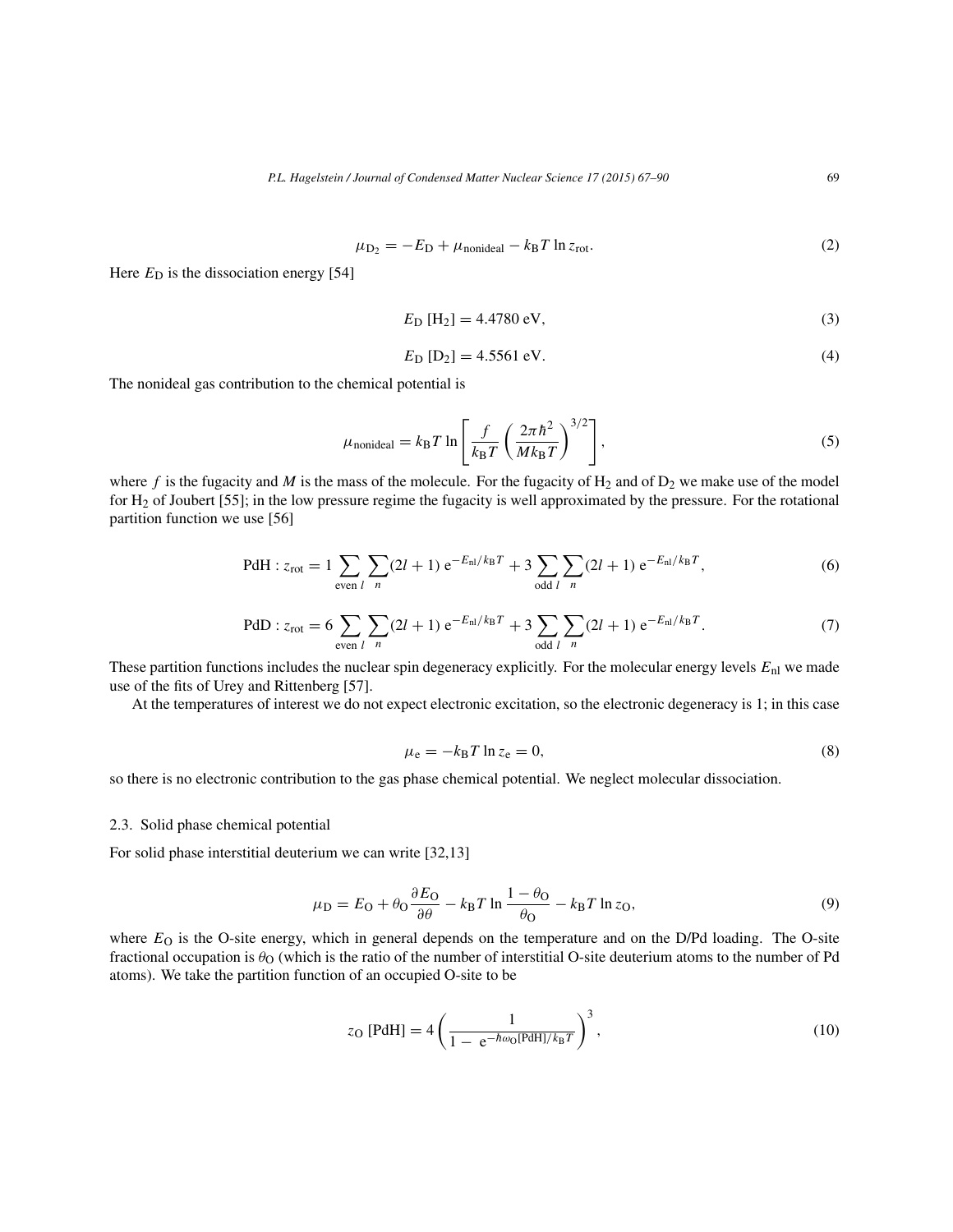$$
z_{\rm O} \text{ [PdD]} = 6 \left( \frac{1}{1 - e^{-\hbar \omega_{\rm O} \text{ [PdD]}/k_{\rm B}T}} \right)^3. \tag{11}
$$

Normally this partition function is that of a three-dimensional harmonic oscillator [25] referenced to the potential minimum [30,32]; here we take the reference energy of the O-site to include the zero-point contribution. The spin 1/2 proton degeneracy is 2; the deuteron spin degeneracy is 3; and the electronic spin degeneracy is 2. The O-sites are modeled as oscillators with energies [58]

$$
\hbar\omega_0 \text{ [PdH]} = 69.0 \text{ meV},\tag{12}
$$

$$
\hbar\omega_0 \text{ [PdD]} = 46.5 \text{ meV.}
$$
\n(13)

# 2.4. Analysis of the O-site energy

It is possible to develop an estimate for the O-site energy in the limit of zero loading (at low temperature) from experimental data. To do so, we rearrange Eq. (9) according to

$$
E_{\rm O} + \theta_{\rm O} \frac{\partial E_{\rm O}}{\partial \theta} = \mu_{\rm D} + k_{\rm B} T \ln \frac{1 - \theta_{\rm O}}{\theta_{\rm O}} + k_{\rm B} T \ln z_{\rm O}.
$$
 (14)

At sufficiently low loading the linear term of the left hand side becomes sufficiently small that it can be neglected, so we may write

$$
E_{\rm O}(\theta \to 0) \to \mu_{\rm D} + k_{\rm B} T \ln \frac{1 - \theta_{\rm O}}{\theta_{\rm O}} + k_{\rm B} T \ln z_{\rm O}.
$$
 (15)

In general the loading fraction  $\theta$  is made up of O-site and T-site contributions ( $\theta$ <sub>O</sub> and  $\theta$ <sub>T</sub>); if there were no T-site occupation then  $\theta \rightarrow \theta_{\rm O}$ ).

In Clewley et al. [21] data is presented for the parameter

$$
p\frac{(1-\theta)^2}{\theta^2}.\tag{16}
$$

as a function of  $1/T$ . At low pressure the loading becomes sufficiently small that the estimate above for the O-site energy at zero loading above becomes accurate. Hence we can work with the experimentally observed solubility data to infer a value of  $E_{\text{O}}(\theta \rightarrow 0)$  for each data point based on

$$
E_{\rm O}(\theta \to 0) \to \mu_{\rm D} + k_{\rm B}T \ln \frac{1-\theta}{\theta} + k_{\rm B}T \ln z_{\rm O}.
$$
 (17)

In the experimental data there could be both O-site and T-site contributions to  $\theta$ ; so in writing this we propose to infer the O-site energy from data that may have both O-site and T-site contributions. The results are plotted as a function of T in Fig. 1. One observes that the data points are roughly linear at low temperature; but once the temperature rises above about 400 K the dependence of this parameter deviates considerably from its low temperature behavior. This deviation from linearity for us is an indication that new physics might be present.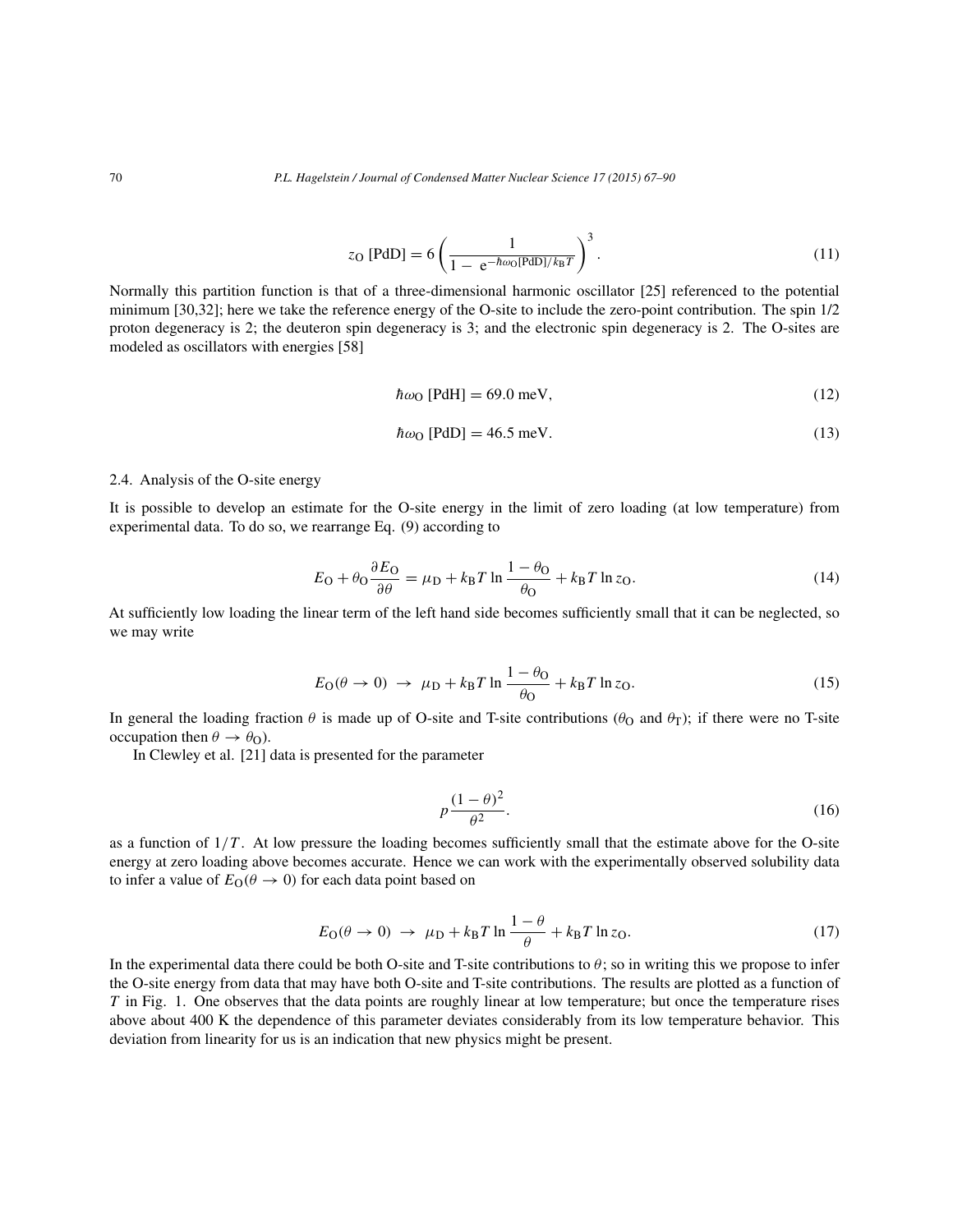

**Figure 1.** O-site energy at zero loading for α-phase PdD<sub>x</sub> as a function of temperature estimated from the data of Clewley et al. [21] (red circles); linear fit to the data at low temperature (blue line).

#### 2.5. Fermi level as a function of temperature

The increase in the O-site energy in the low temperature regime may be related to the change in the Fermi level with temperature. We recall that the Fermi level in a metal is determined by the charge neutrality constraint [56]

$$
n_{\rm e} = \int g(\epsilon) \frac{1}{1 + e^{(\epsilon - \mu_{\rm F})/k_{\rm B}T}} d\epsilon,\tag{18}
$$

where  $g(\epsilon)$  is the density of states per unit volume and  $\mu_F$  is the Fermi level. We have worked with the density of states of Mueller et al. [59] shown in Fig. 2. The resulting incremental Fermi level is shown in Fig. 3. This result is in good agreement with a similar computation of Fradin [60].

We have fit the incremental Fermi level as a function of  $T$  according to

$$
\Delta \mu_{\rm F}(T) = \mu_{\rm F}(T) - \mu_{\rm F}(0)
$$
  
=  $a_0 + a_1 T + a_2 T^2 + a_3 T^3 + a_4 T^4 + a_5 T^5 + a_6 T^6$  (19)

with  $T$  in Kelvin and with fitting coefficients given by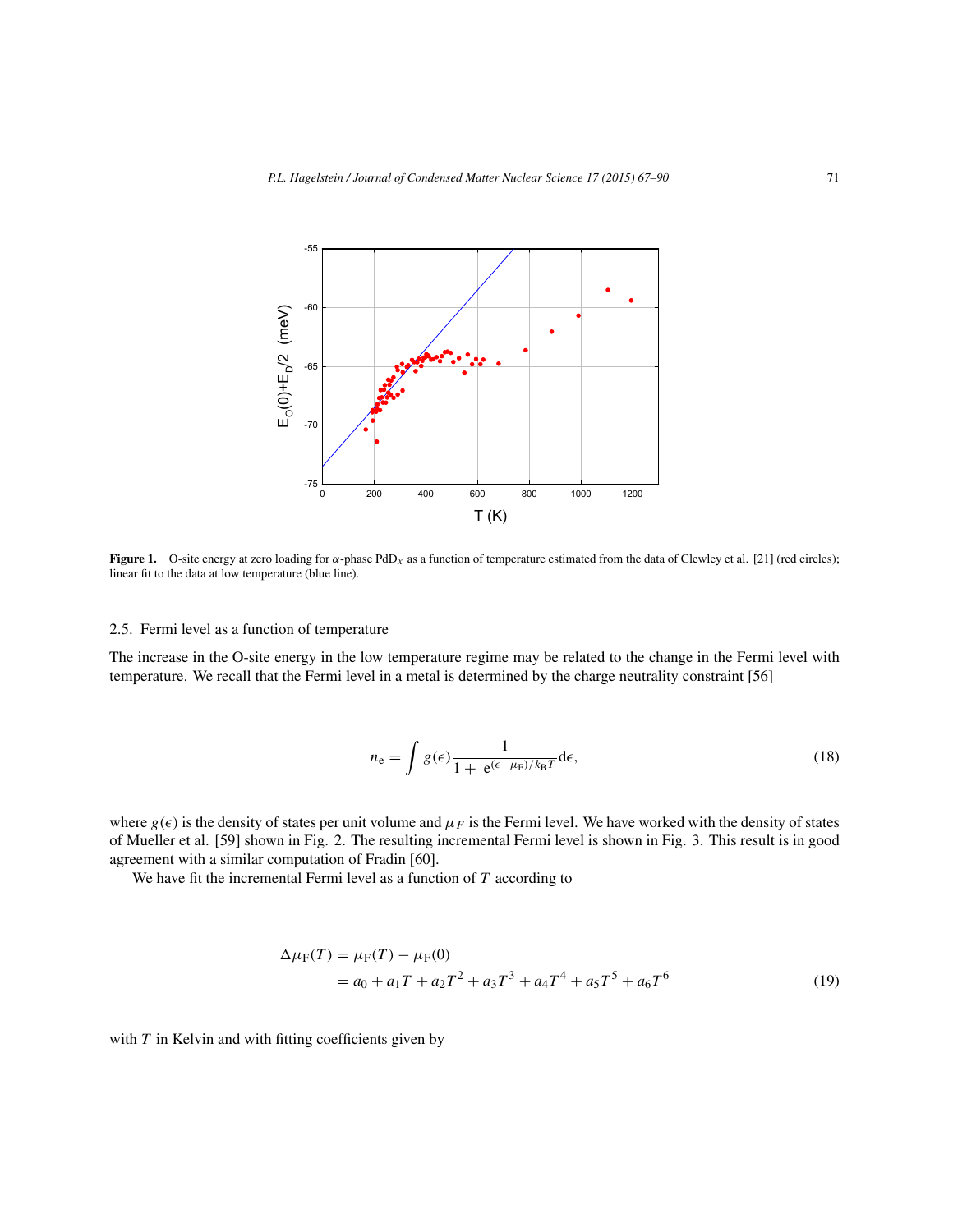

**Figure 2.** Density of state per unit volume for Pd from Mueller et al. [59] (blue line); Fermi level at  $T = 0$  (red dotted line).

$$
a_0 = 0.106352,
$$
  
\n
$$
a_1 = -0.0055007,
$$
  
\n
$$
a_2 = 0.000108379,
$$
  
\n
$$
a_3 = -1.53795 \times 10^{-7},
$$
  
\n
$$
a_4 = 1.24472 \times 10^{-10},
$$
  
\n
$$
a_5 = -5.12753 \times 10^{-14},
$$
  
\n
$$
a_6 = 8.53854 \times 10^{-18}.
$$
\n(20)

# 2.6. Comparison of the O-site energy with data

We suspect that at low temperature the increase in the O-site energy at zero loading is dominated by the contribution of the incremental Fermi level. To pursue this we plot a shifted version of the data for both  $\alpha$ -phase PdH<sub>x</sub> and PdD<sub>x</sub> with the incremental Fermi level in Fig. 4. Although there is much scatter in the data plotted this way, we conclude that there is a consistency between the electronic Fermi level shift and the O-site energies estimated from the data of Clewley et al. [21] below about 350 K.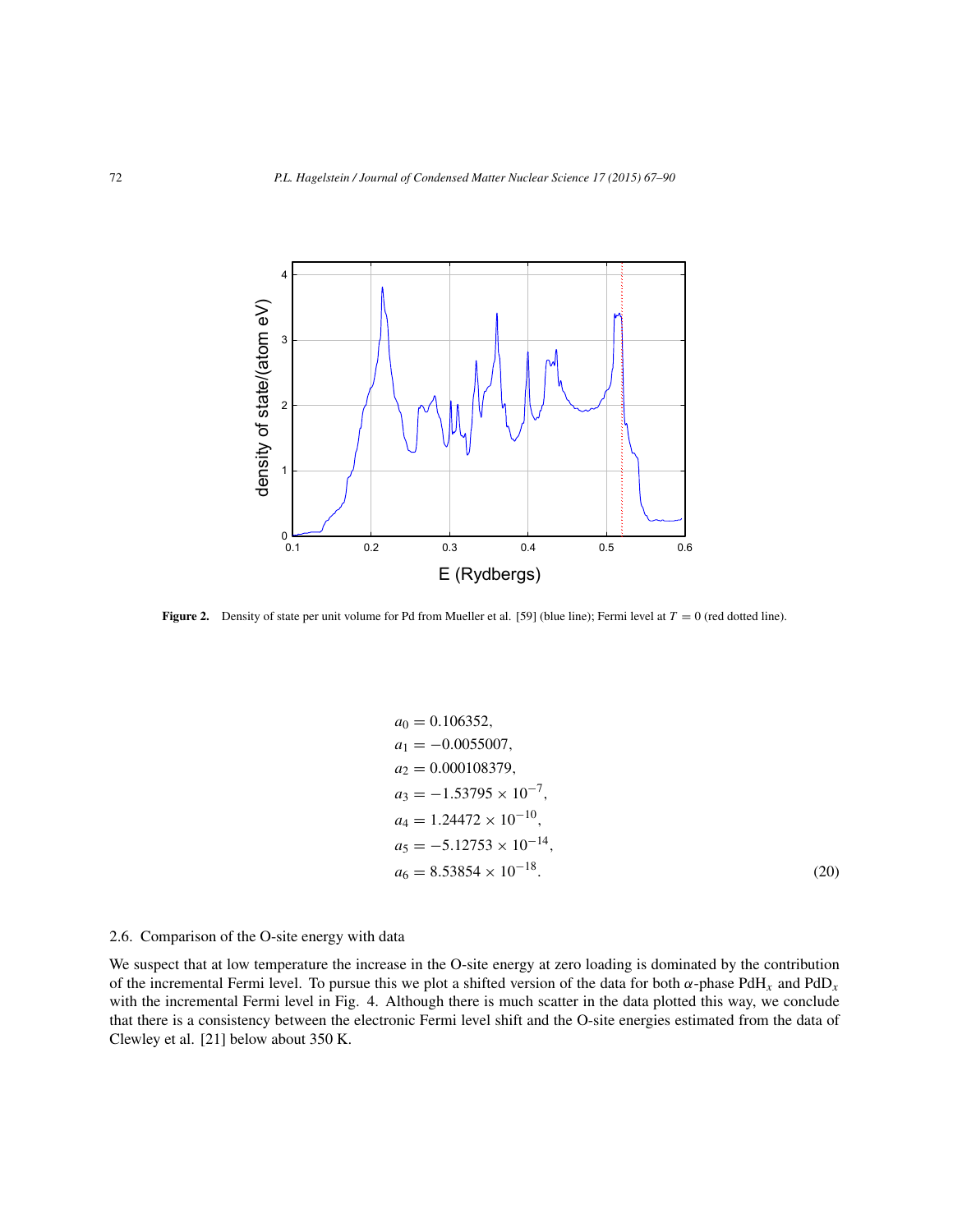

**Figure 3.** Incremental Fermi level for Pd as a function of temperature.

# 2.7. Interstitial partition function

Another interpretation of the data is possible, one which focuses on the partition function of interstitial hydrogen or deuterium. If we presume that the O-site energy is given by



**Figure 4.** Shifted O-site energies for  $\alpha$ -phase PdD<sub>x</sub> (blue circles) and  $\alpha$ -phase PdH<sub>x</sub> (red triangles) as a function of temperature; also, incremental Fermi level (dark blue line) plotted as a function of temperature.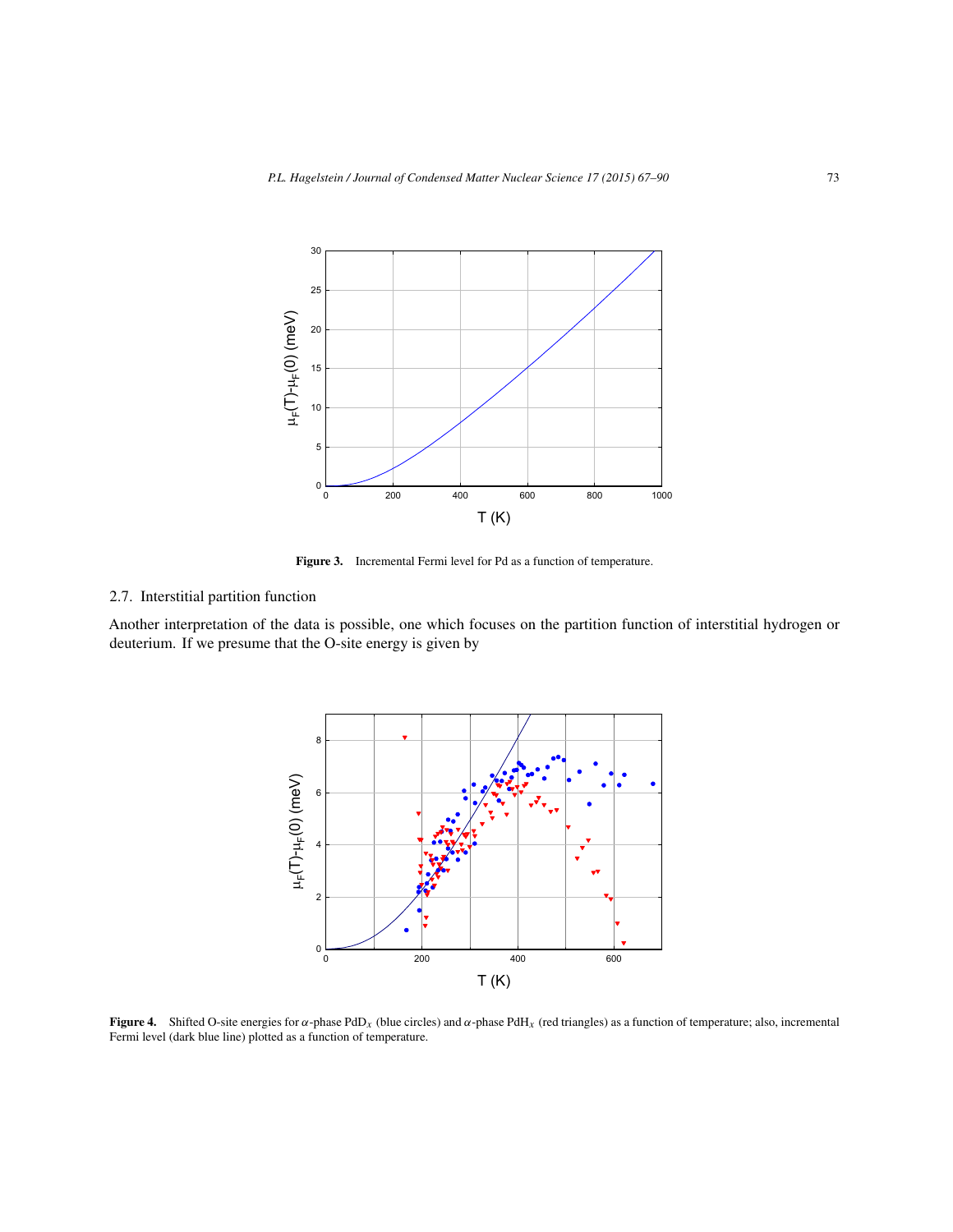

**Figure 5.** Scaled interstitial partition function as a function of temperature; experimental data of Clewley et al. for PdH<sub>x</sub> represented as a scaled interstitial partition function as described in the text (red circles); analogous O-site partition function for a three-dimension simple harmonic oscillator (blue line).

$$
E_{\rm O}(T) = E_{\rm O}(0) + \Delta \mu_{\rm F}(T) \tag{21}
$$

as an ansatz, then we would be able to determine the partition function of the interstitials according to

$$
z_{\rm i} = \left(\frac{\theta}{1-\theta}\right) \exp\left\{\frac{E_{\rm O}(0) + \Delta\mu_{\rm F}(T) - \mu_{\rm D}}{k_{\rm B}T}\right\}.
$$
 (22)

The idea here is that the  $\theta$  from the experimental data may have both O-site and T-site contributions; we would use  $z_0$ for the O-site partition function, and  $z_T$  for the T-site partition function. In this equation  $z_i$  is the partition function of interstitial hydrogen or deuterium under conditions where both O-site and T-site occupation may be present. In this case we have experimental data points for  $\theta$  at different temperatures, and if we assume a pressure then we can determine a corresponding value for the chemical potential. We can choose a value for  $E<sub>O</sub>(0)$  to match the data at  $T = 0$  so that  $z<sub>i</sub>(0)$  goes to the appropriate statistical factor due to electronic and nuclear spin contributions.

In Fig. 5 is shown results for the data of Clewley et al. [21] for  $\alpha$ -phase PdH<sub>x</sub> analyzed in terms of the equivalent (and scaled) interstitial partition function, along with the analogous O-site partition function based on a 3D harmonic oscillator. The O-site energy at zero temperature for this plot is

$$
E_{\rm O}(0) = -\frac{E_{\rm D}}{2} - 75.5 \,\text{meV}.\tag{23}
$$

The data plotted this way is interesting for a number of reasons. One is that at low temperature there is pretty good agreement, suggesting that the basic approach seems sound. And independent of any additional assumptions, if the O-site energy depends on temperature as in our ansatz, then the resulting partition function is already not too far from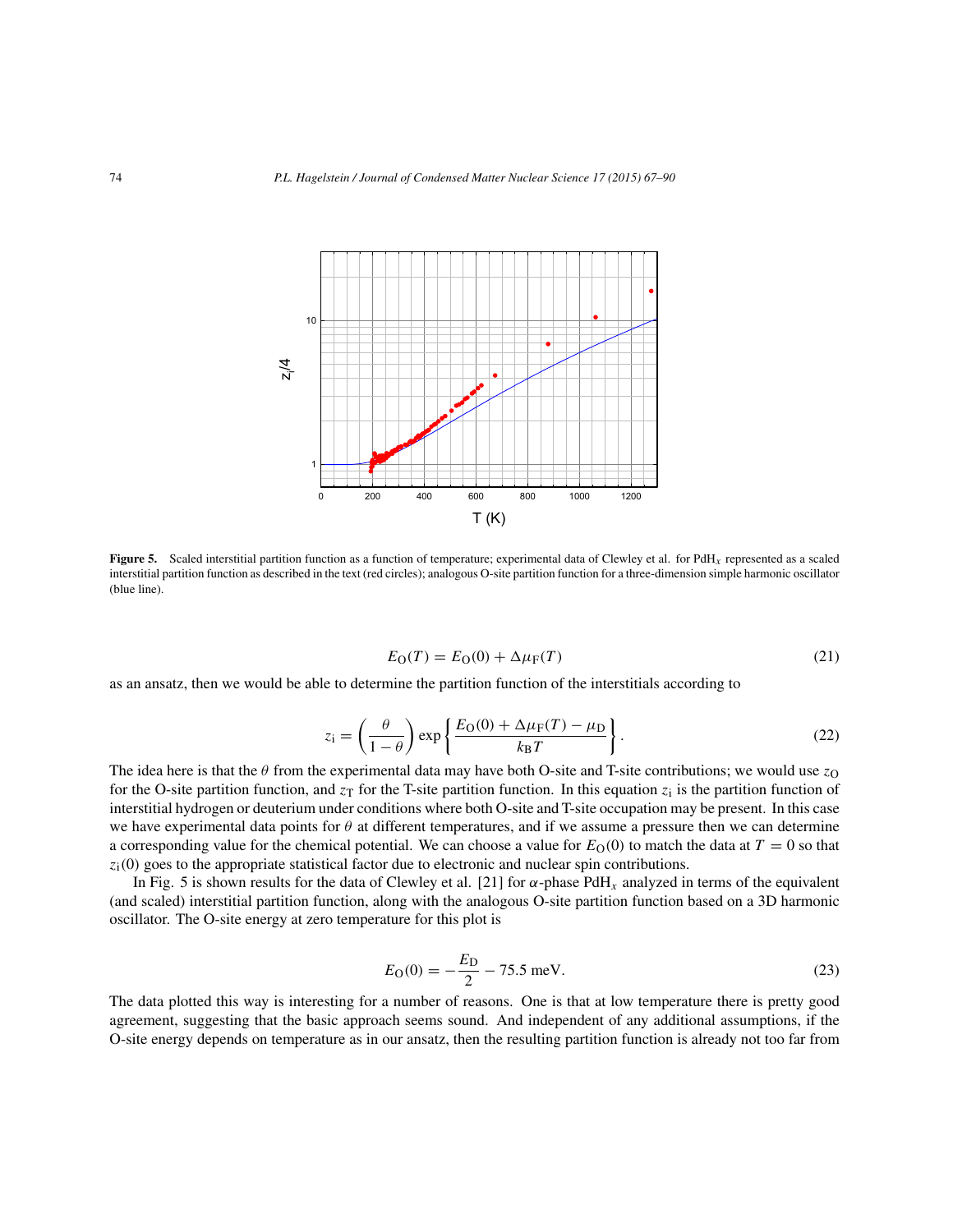

**Figure 6.** Scaled interstitial partition function as a function of temperature; experimental data of Clewley et al. for PdD<sub>x</sub> represented as a scaled interstitial partition function as described in the text (red circles); analogous O-site partition function for a three-dimension simple harmonic oscillator (blue line).

that of a 3D harmonic oscillator over the entire temperature range. This is significant, as one would compute a very different partition function based on an embedded atom model potential, or based on the approach of Sazonov et al. [61].

The data plotted similarly for  $\alpha$ -phase PdD<sub>x</sub> is shown in Fig. 6. In this case the O-site energy at zero temperature is

$$
E_{\rm O}(0) = -\frac{E_{\rm D}}{2} - 70.3 \text{ meV}.
$$
 (24)

Qualitatively the situation is very similar, except that in this case the deviation from the partition function of a 3D oscillator seems smaller (since the 3D oscillator partition function is larger in magnitude).

#### 2.8. Discussion

One expects to be able to understand the solubility of hydrogen and deuterium in the  $\alpha$ -phase at low temperature based on a simple picture with O-site occupation, and it is comforting that there is a reasonably good match between data and model in this regime. It would be possible to fit to a linear empirical model for the O-site energy; however, it is much more satisfying that the slope might be accounted for by the temperature dependence of the Fermi level.

It seems clear that this simple picture is not going to extend into the higher temperature regime without some modification. For both hydrogen and deuterium there is a substantial deviation in the inferred O-site energy of Fig. 4 once the temperature exceeds about 400 K. We also see that there is a significant difference in what happens at higher temperature in  $\alpha$ -phase PdH<sub>x</sub> as compared to  $\alpha$ -phase PdD<sub>x</sub>.

It is hard to imagine some effect cutting in at elevated temperature that would move the O-site energy as would be required to account for the results in Fig. 4. However, if we take the other point of view that the O-site energy changes only on account of the (smooth) change in the Fermi level, then we need to account for the temperature dependence of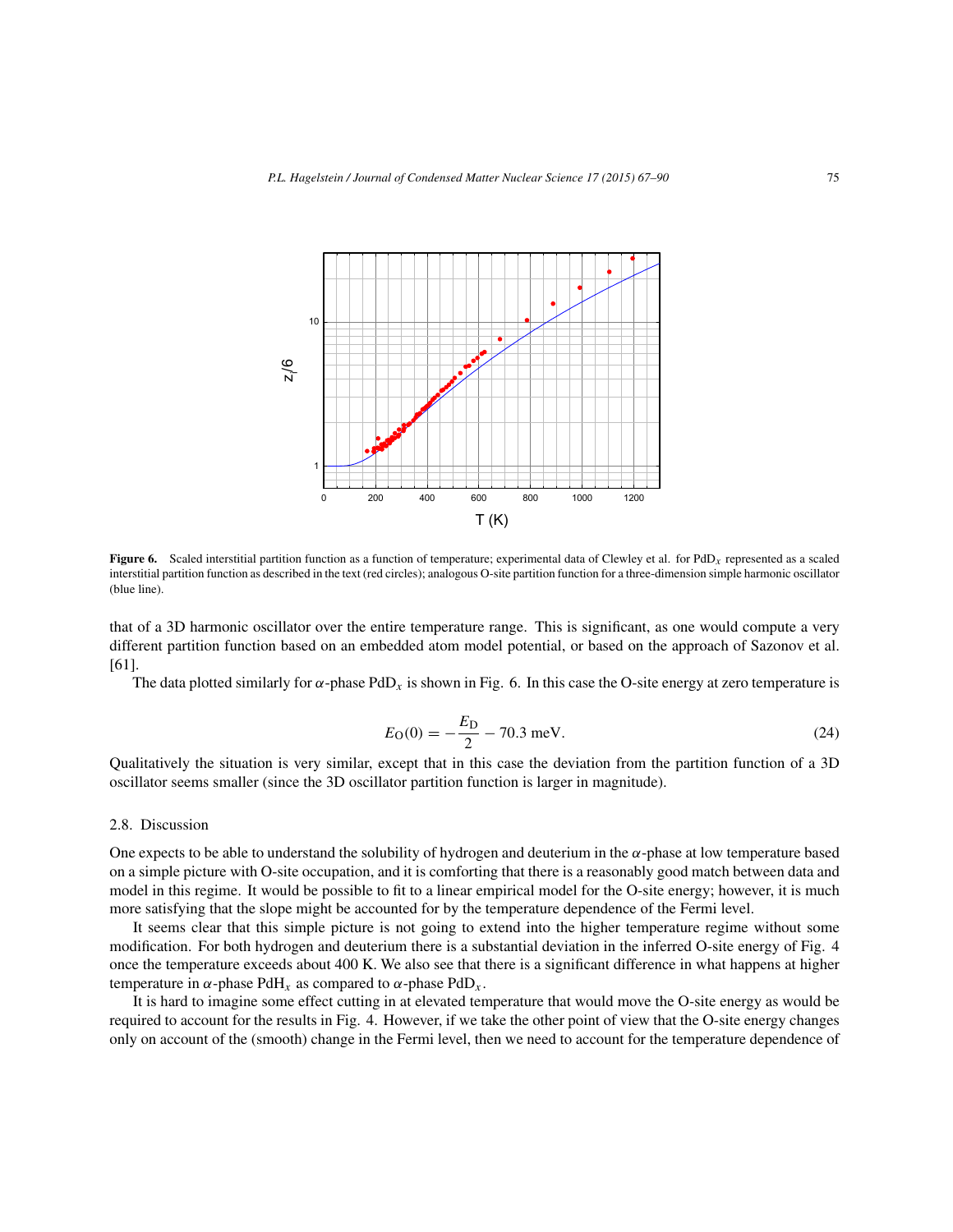the interstitial partition function of Figs. 5 and 6. In both cases one can imagine a scenario in which additional states at low energy would lead to additional contributions to the partition function. This prospect is pursued in Section 3.

#### **3. Model Including Both O-sites and T-sites**

Motivated by the discussion of Section 2 we are interested in whether the  $\alpha$ -phase solubility data might be consistent with a small or modest amount of tetrahedral site occupation. Whether there should be any T-site occupation at all depends critically on how large the O-site to T-site excitation energy is. The results from embedded atom models, from density functional calculations, and from quantum chemistry calculations range between about 50 meV to about 300 meV. If the excitation energy were as low as 50 meV, then we would expect to see T-site occupation at modest temperature at low loading. On the other hand, if the excitation energy were near 300 meV then we would see very little T-site occupation. The best recent calculations give a low O-site to T-site excitation energy [14–20], and this provides us with motivation to compare model results against experimental data to check for consistency.

We have been interested recently in the development and application of models for both O-site and T-site occupation to understand what happens in PdH and PdD at high loading [13]. With experience gained from the earlier work we are motivated to apply the model to  $\alpha$ -phase PdH<sub>x</sub> and PdD<sub>x</sub>.

#### 3.1. Model for O-site and T-site occupation

From our earlier work on modeling O-site and T-site occupation [13], we can write

$$
\mu_{\rm D} = E_{\rm O} + \theta_{\rm O} \frac{\partial E_{\rm O}}{\partial \theta} + \theta_{\rm T} \frac{\partial E_{\rm T}}{\partial \theta} - k_{\rm B} T \ln \frac{1 - \theta_{\rm O}}{\theta_{\rm O}} - k_{\rm B} T \ln z_{\rm O},\tag{25}
$$

$$
\mu_{\rm D} = E_{\rm T} + \theta_{\rm T} \frac{\partial E_{\rm T}}{\partial \theta} + \theta_{\rm O} \frac{\partial E_{\rm O}}{\partial \theta} - k_{\rm B} T \ln \frac{2 - \theta_{\rm T}}{\theta_{\rm T}} - k_{\rm B} T \ln z_{\rm T}.
$$
 (26)

In the  $\alpha$ -phase if the pressure is made sufficiently low the first-order terms can be neglected and the model reduces to

$$
E_{\rm O} \rightarrow \mu_{\rm D} + k_{\rm B} T \ln \frac{1 - \theta_{\rm O}}{\theta_{\rm O}} + k_{\rm B} T \ln z_{\rm O},\tag{27}
$$

$$
E_{\rm T} \rightarrow \mu_{\rm D} + k_{\rm B} T \ln \frac{2 - \theta_{\rm T}}{\theta_{\rm T}} + k_{\rm B} T \ln z_{\rm T}.
$$
 (28)

Since we do not have estimates for  $\theta_0$  and  $\theta_T$  separately from experiment, we cannot use these relations directly to determine the O-site and T-site energies. On the other hand it should be possible to estimate  $E_O$  and  $E_T$  by comparing different versions of the model against experiment to see which provides the best match.

## 3.2. Partition functions

For the discussion of this section we will make use of the 3D oscillator partition functions described in the previous section for O-site occupation. Similarly, for the T-sites we will use

$$
z_{\rm T} \,\text{[PdH]} = 4 \left( \frac{1}{1 - e^{-\hbar \omega_{\rm T} \,\text{[PdH]}/k_{\rm B}T}} \right)^3,\tag{29}
$$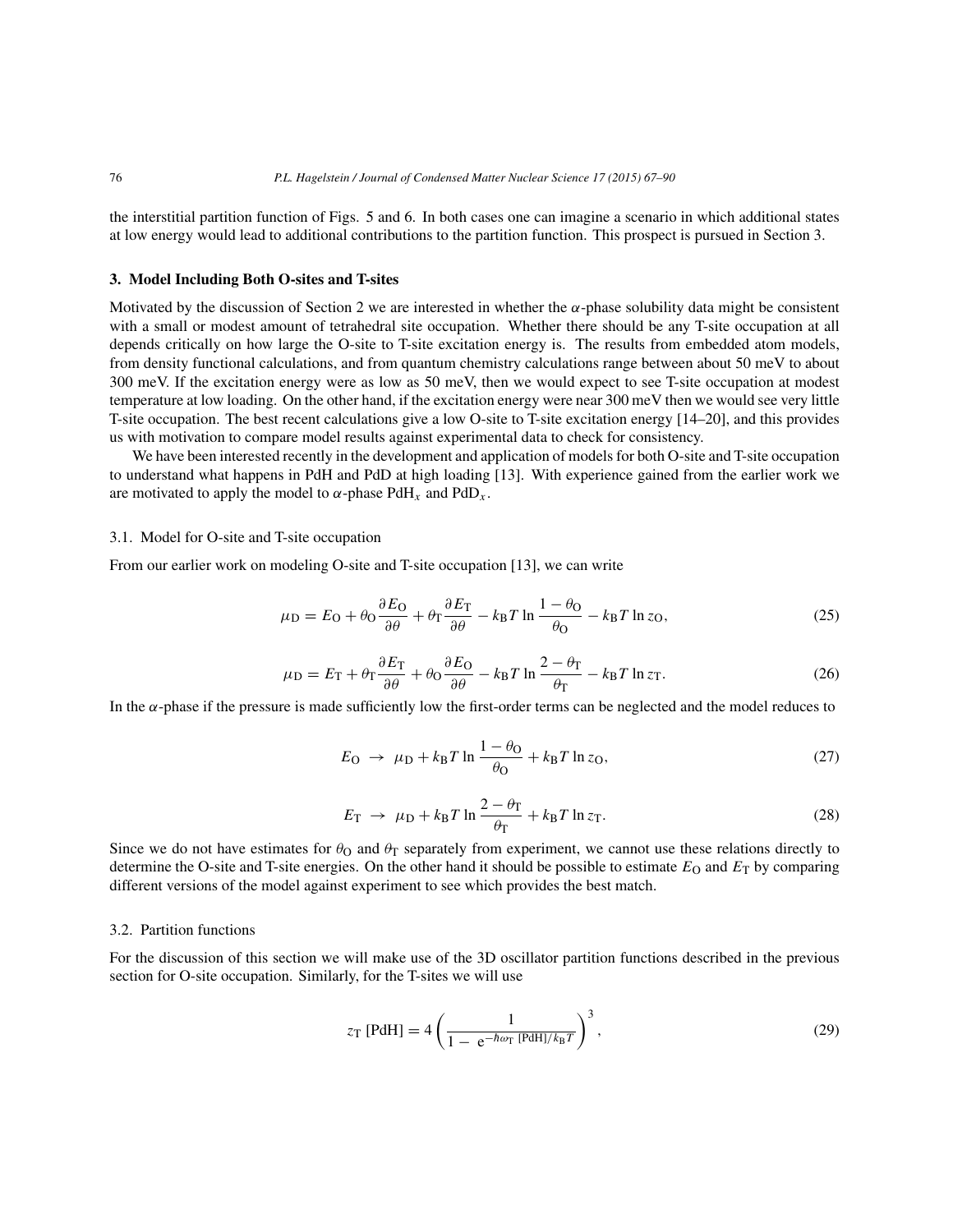$$
z_{\rm T} \text{ [PdD]} = 6 \left( \frac{1}{1 - e^{-\hbar \omega_{\rm T} \text{ [PdD]}/k_{\rm B}T}} \right)^3 \tag{30}
$$

and determine values for  $\hbar \omega_T$  [PdD] and  $\hbar \omega_T$  [PdH] from optimization.

#### 3.3. Boundary condition at low temperature and ansatz

We have seen that the O-site energy  $E_O(T)$  temperature dependence is given by the Fermi level shift at low temperature. We will take as an ansatz in our discussion that this also holds at higher temperature; hence

$$
E_{\rm O}(T) = E_{\rm O}(0) + \Delta \mu_{\rm F}(T). \tag{31}
$$

Since the lattice expands a little as the temperature increases, we might expect that the oscillator energy should decrease. There may be other more subtle effects coming in as well. The idea here is that it may be that these effects altogether are relatively small, and by neglecting them we can focus on T-site occupation. Whether this approach in general is a good one or not will depend ultimately on the results obtained.

#### 3.4. Simple empirical model and optimization

With a specification of the O-site energy, we adopt a similar strategy for the O-site to T-site excitation energy and write

$$
\Delta E(T) = \Delta E(0). \tag{32}
$$

It would reasonably be expected that terms linear in temperature should not be present in this kind of model, as we would not expect deviations at low temperature from the parts of the model already included. Higher-order terms are simply neglected for this discussion.

This model has three free parameters altogether that can be chosen to minimize a measure of the error given by

$$
I = \frac{\sum_{i=1}^{N} w_i \left[ \ln \left\{ p_i \left( \frac{1 - \theta_i}{\theta_i} \right)^2 \right\}_{exp} - \ln \left\{ p_i \left( \frac{1 - \theta_i}{\theta_i} \right)^2 \right\}_{model}}{\sum_{i} w_i} \tag{33}
$$

There are many more data points at the lower temperatures, so we have weighted the data points at high temperature higher to compensate.

# 3.5. Results for  $\alpha$ -phase PdD<sub>x</sub>

Optimization of the model parameters leads to

$$
E_{\rm O}(0) = -\frac{E_{\rm D}}{2} - 70.73 \text{ meV},\tag{34}
$$

$$
\Delta E(0) = 101.81 \text{ meV},\tag{35}
$$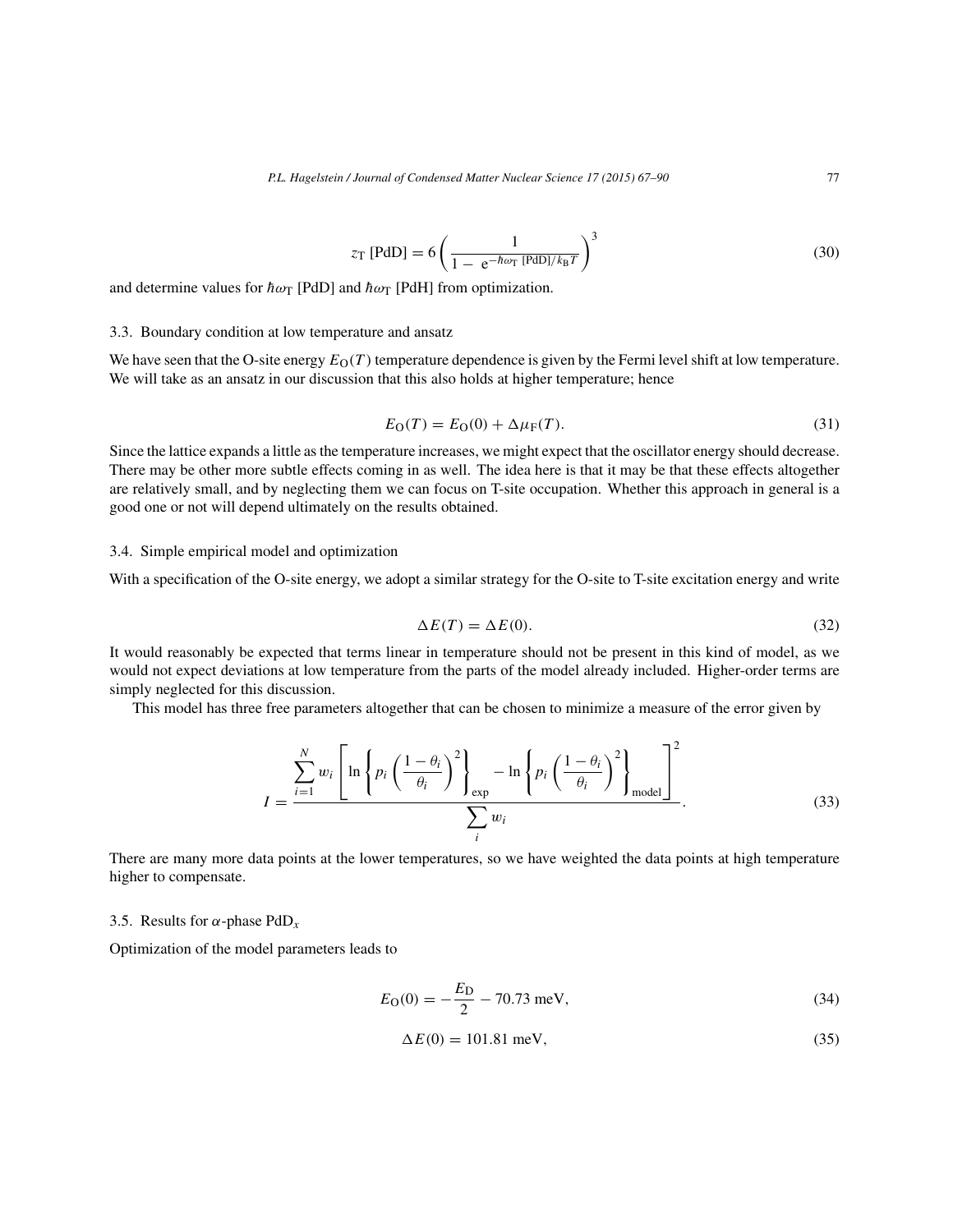

**Figure 7.** Scaled interstitial partition function versus temperature for α-phase PdD<sub>x</sub>; data of Clewley et al. [21] (red circles); 3D oscillator O-site partition function; optimized three-parameter model partition function including O-site and T-site occupation.

$$
\hbar\omega_{\rm T} \text{ [PdD]} = 66.62 \text{ meV.}
$$
\n(36)

The associated error for this model is

$$
I = 0.00480.\t(37)
$$

A comparison of the results for this model and the data of Clewley et al. [21] is shown in Fig. 7. One observes that the model results match well with experiment.

# 3.6. Input from neutron diffraction experiments

Neutron diffraction experiments seeking tetrahedral occupation in  $PdD_x$  were reported by Pitt and Gray [62]. Experiments run at elevated temperature gave positive results for T-site occupation at 309◦C. Based on the results given for O-site and T-site occupation separately, the O-site to T-site excitation energy can be determined according to

$$
E_{\rm T} - E_{\rm O} = k_{\rm B} T \left\{ \ln \left( \frac{2 - \theta_{\rm T}}{\theta_{\rm T}} \frac{\theta_{\rm O}}{1 - \theta_{\rm O}} \right) + \ln \frac{z_{\rm T}}{z_{\rm O}} \right\}.
$$
 (38)

Results from this analysis are shown in Fig. 8, along with the results from a quadratic least squares fit. The extrapolated value for zero loading is

$$
\Delta E(582 \text{ K}) = 41.6 \text{ meV}.\tag{39}
$$

This value is much lower than the 101.81 meV number obtained from the data of Clewley et al. [21]; both numbers are "low", consistent with the low excitation energies computed in the recent literature, but they do not seem so consistent with each other at this point.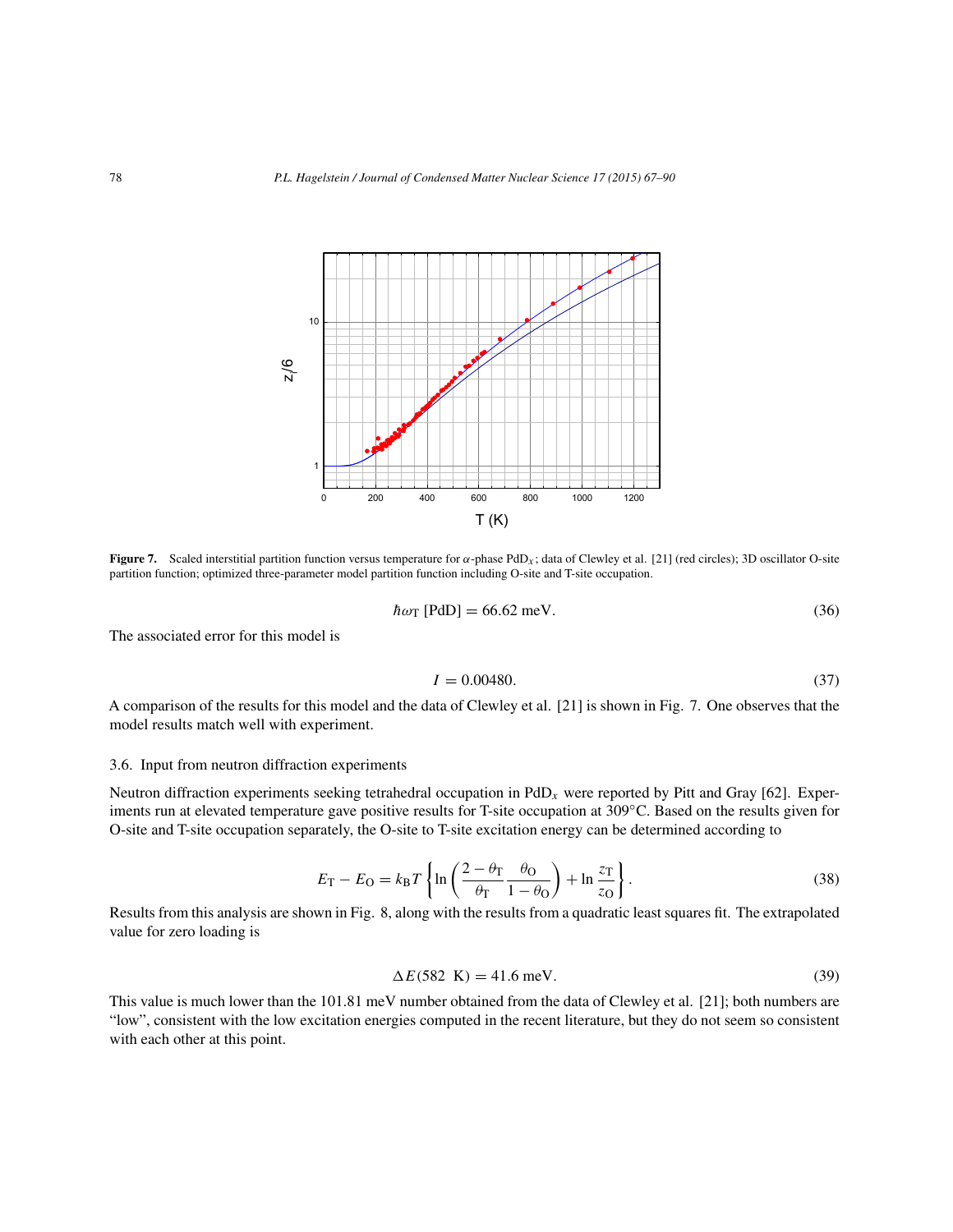

Figure 8. O-site to T-site excitation energy estimated from the neutron diffraction data of Pitt and Gray [62] as a function of loading (red circles); least squares quadratic fit (blue line).

# 3.7. Result for  $\alpha$ -phase PdH<sub>x</sub>

A similar optimization for  $\alpha$ -phase PdH<sub>x</sub> produces

$$
E_{\rm O}(0) = -\frac{E_{\rm D}}{2} - 75.09 \text{ meV},\tag{40}
$$

$$
\Delta E(0) = 93.24 \text{ meV},\tag{41}
$$

$$
\hbar\omega_{\rm T}\,\text{[PdH]} = 77.93\,\text{meV}.\tag{42}
$$

The error in this case is a bit larger

$$
I = 0.00542.\t(43)
$$

A comparison of this fit against the data of Clewley et al. [21] is shown in Fig. 9. The agreement is pretty good.

# 3.8. Zero-point energy difference

If α-phase PdH<sub>x</sub> and α-phase PdD<sub>x</sub> were otherwise the same, then we might expect  $\Delta E(0)$  to be larger in α-phase  $PdH_x$  by the difference in the zero-point energies, which was estimated to be 21.1 meV [13] from the calculations of Ke and Kramer [14]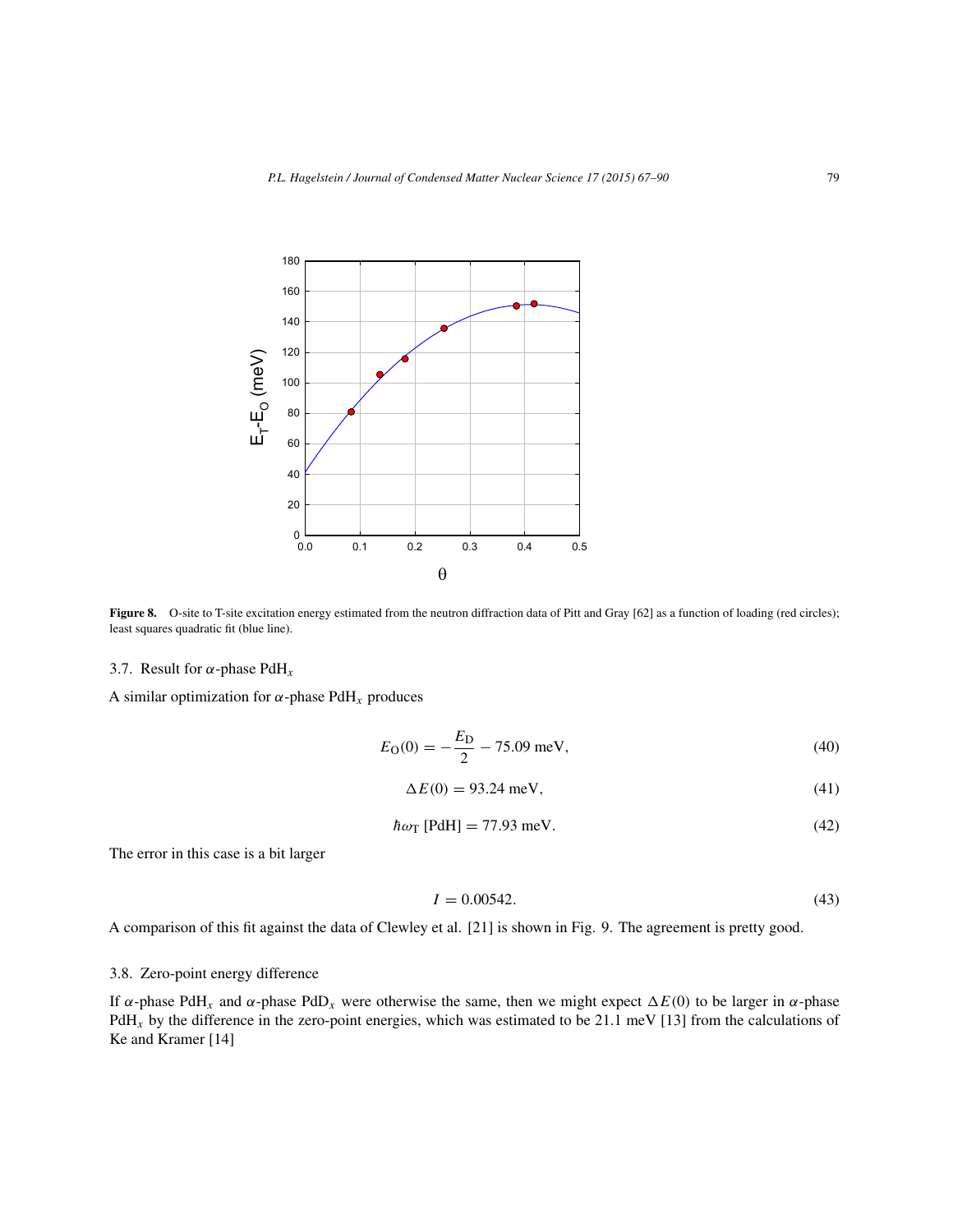

**Figure 9.** Interstitial partition function versus temperature for  $\alpha$ -phase PdH<sub>x</sub>; data of Clewley et al. [21] (red circles); 3D oscillator O-site partition function; optimized three-parameter model partition function including O-site and T-site occupation.

$$
\[\Delta E(0)\]_{\text{PdH}} = \[\Delta E(0)\]_{\text{PdD}} + 21.1 \text{ meV}.\tag{44}
$$

The O-site to T-site excitation energies obtained from the optimization of the simple models above are close, but reversed. One would like better agreement, but it would be too much to argue for inconsistency in this case.

## 3.9. Discussion

We are very much encouraged by the results from optimization of the simple empirical model outlined in this section. Based on the general approach we would expect the model to be most relevant at low temperature; however, the optimizations discussed here are based on global fits over the entire temperature range. The O-site to T-site excitation energies inferred from this analysis are not as close as we might like with results from neutron diffraction measurements, and are reversed relative to what we expect due to zero-point contributions. Neither of these at this point are major inconsistencies.

The model results are shown against  $p(1 - \theta)^2/\theta^2$  as a function of 1000 K/T in Fig. 10. The results look very good.

#### **4. Improved Empirical Model**

Without question there is a some significant success in the application of simple empirical models with both O-site and T-site occupation to the data set of Clewley et al. [21] from the results of Section 3. However, we are motivated to attempt a similar analysis with better models, in the hope of improving consistency with the neutron diffraction data and with the zero-point contribution to the excitation energy. An added benefit is that we will gain some intuition on how sensitive the results are to details of the model used.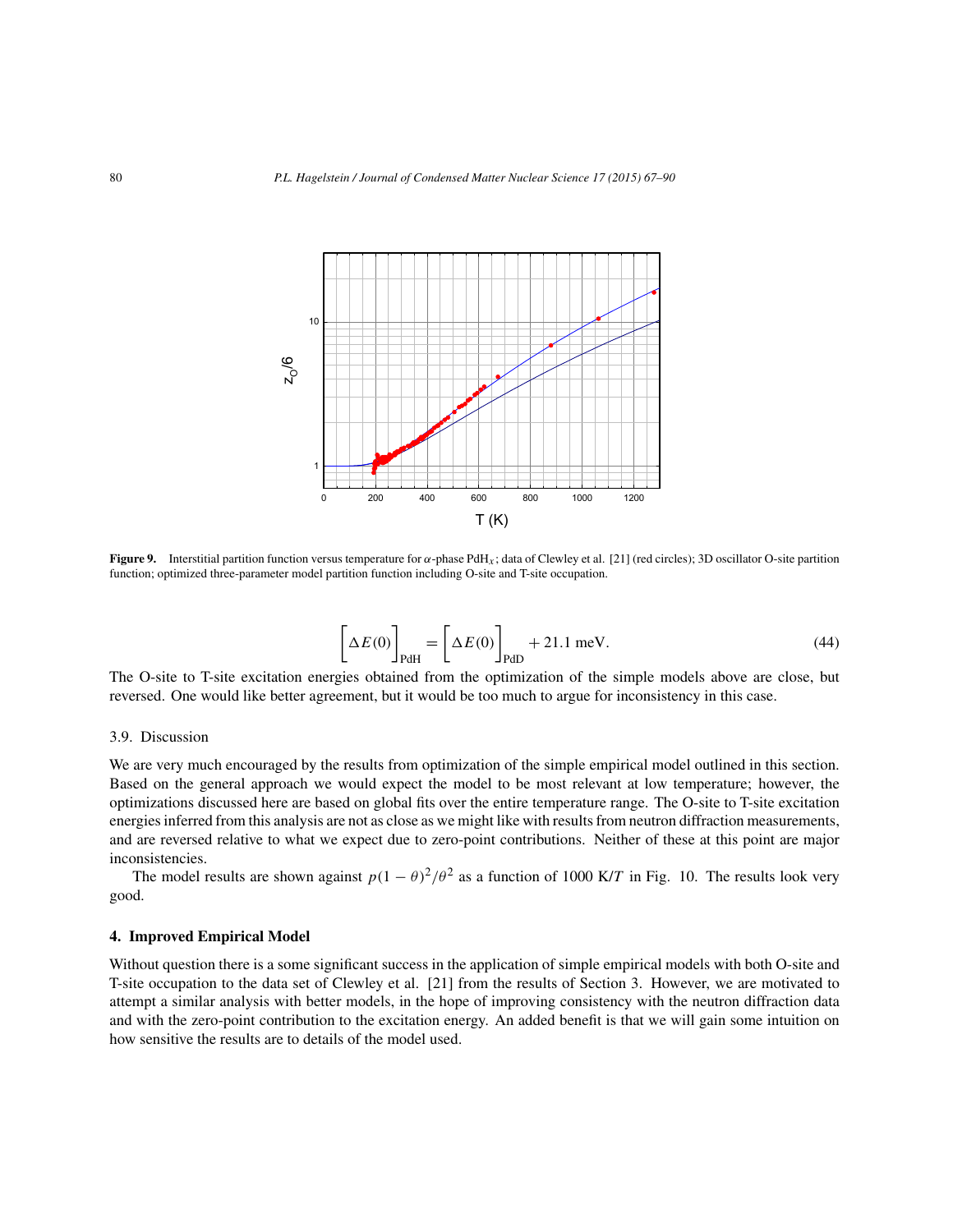

**Figure 10.** Plot of  $p(1 - \theta)^2/\theta^2$  for  $\alpha$ -phase PdD<sub>x</sub> as a function of (1000 K)/T; data set of Clewley et al. [21] for PdH<sub>x</sub> (red circles); optimized three-parameter empirical model for PdH<sub>x</sub> (red line); data set of Clewley et al. [21] for PdD<sub>x</sub> (blue circles); optimized three-parameter empirical model for  $PdD<sub>x</sub>$  (blue line).

One issue that we might recognize in this discussion is that the excited states as observed from inelastic neutron scattering experiments deviate from those of a three-dimensional harmonic oscillator potential; we can work with a model that is in better agreement with levels that have been observed. We have little guidance from experiment as to what kind of potential we are dealing with for T-site occupation. Due to the relatively low T-site occupation the model is less sensitive to the details. In what follows we will optimize the parameters of the model for the T-site partition function.

# 4.1. O-site excited state energy levels

The excited state energy levels in PdH from Ross et al. [63] are shown in Fig. 11. Also plotted is a fit based on

$$
E_n = \hbar \omega_0 n^s \tag{45}
$$

with s least squares fit to the data ( $s = 1.195$ ). We include the zero-point energy in the specification of the O-site ground state energy used in the empirical model. This suggests that we might improve the O-site partition function by evaluating it directly with scaled energies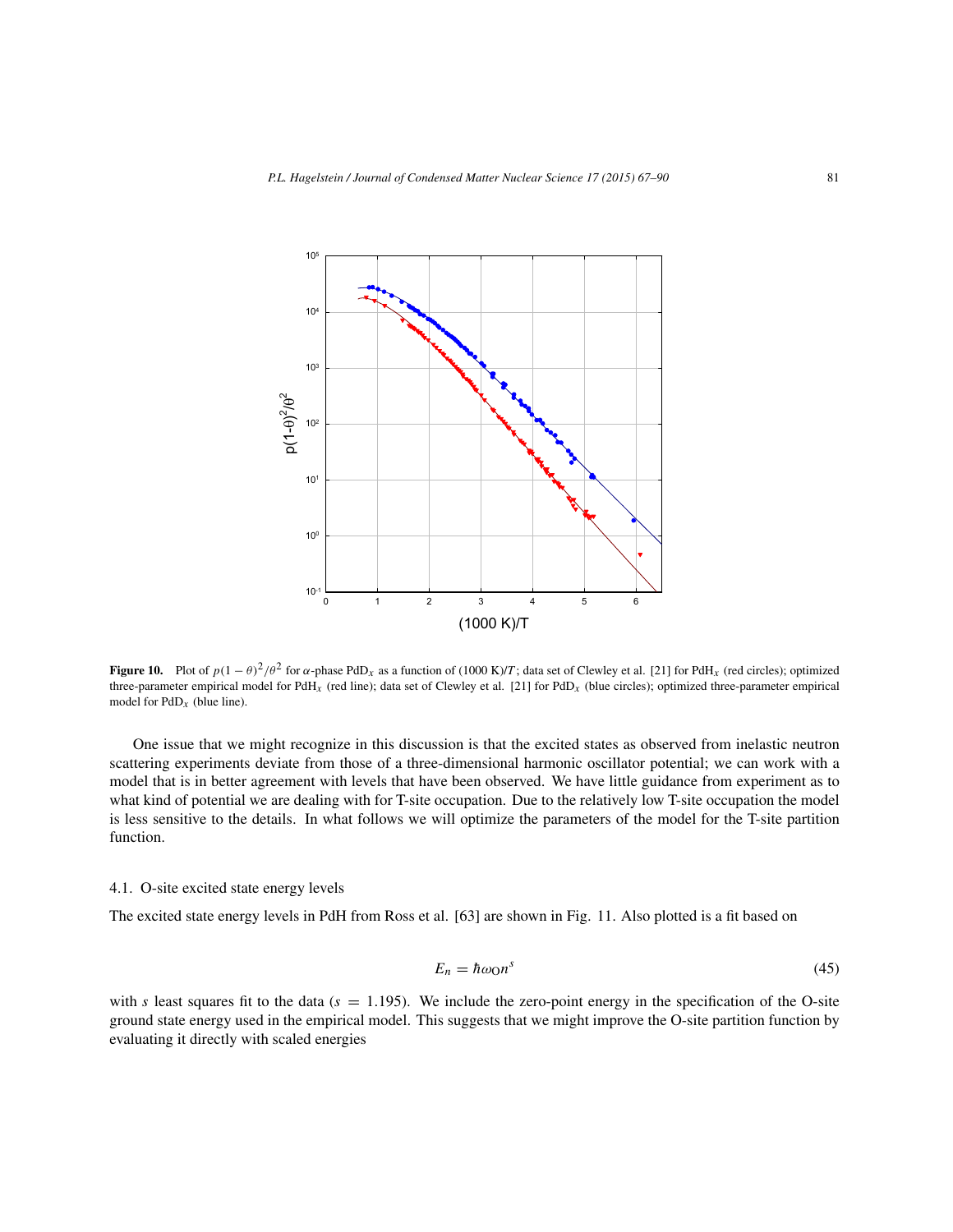

**Figure 11.** O-site energy levels as a function of the number of quanta for α-phase PdHx from Ross et al. [63] (red circles); empirical fit (blue line).

$$
z_{\rm O} \text{ [PdH]} = 2 \times 2 \times \left[ \sum_{n} \exp \left\{ -\frac{E_n}{k_{\rm B}T} \right\} \right]^3. \tag{46}
$$

This approach is one of the simplest possible that includes non-SHO effects. In the models discussed in this section, we have used this approach for the O-site with  $s_0 = 1.2$ ; for the T-site partition function we will work with different values for  $s_T$ .

# 4.2. Optimization in the case of  $\alpha$ -phase PdD<sub>x</sub>

We have optimized a version of the model against the data of Clewley et al. [21] as described in the previous section for different values of  $s_T$  with the results listed in Table 1. The error is reduced as  $s_T$  is increased up to a value of 1.636 which is the optimum value if  $s_T$  is optimized along with the other parameters. We recall that a value of  $s = 1$ corresponds to a parabolic potential well in 3D and  $s = 2$  corresponds to a square well in 3D; a value of  $s = 1.6$  would then imply a T-site well more like a square well than a parabolic well.

**Table 1.** Fitting parameters for O-site to T-site model for  $\alpha$ -phase PdD<sub>x</sub>.

| $E_{\rm O} + \frac{E_{\rm D}}{2}$<br>(meV) | $\Delta E(0)$ (meV) | $\hbar\omega_{\rm T}$ [PdD] (meV) | S <sub>T</sub> |         |
|--------------------------------------------|---------------------|-----------------------------------|----------------|---------|
| $-70.71$                                   | 84.9                | 50.9                              | 1.0            | 0.00492 |
| $-70.90$                                   | 96.7                | 39.0                              | 1.2            | 0.00399 |
| $-71.02$                                   | 107.3               | 30.1                              | 14             | 0.00361 |
| $-71.09$                                   | 116.7               | 23.3                              | 1.6            | 0.00347 |
| $-71.10$                                   | 118.0               | 22.3                              | 1.636          | 0.00346 |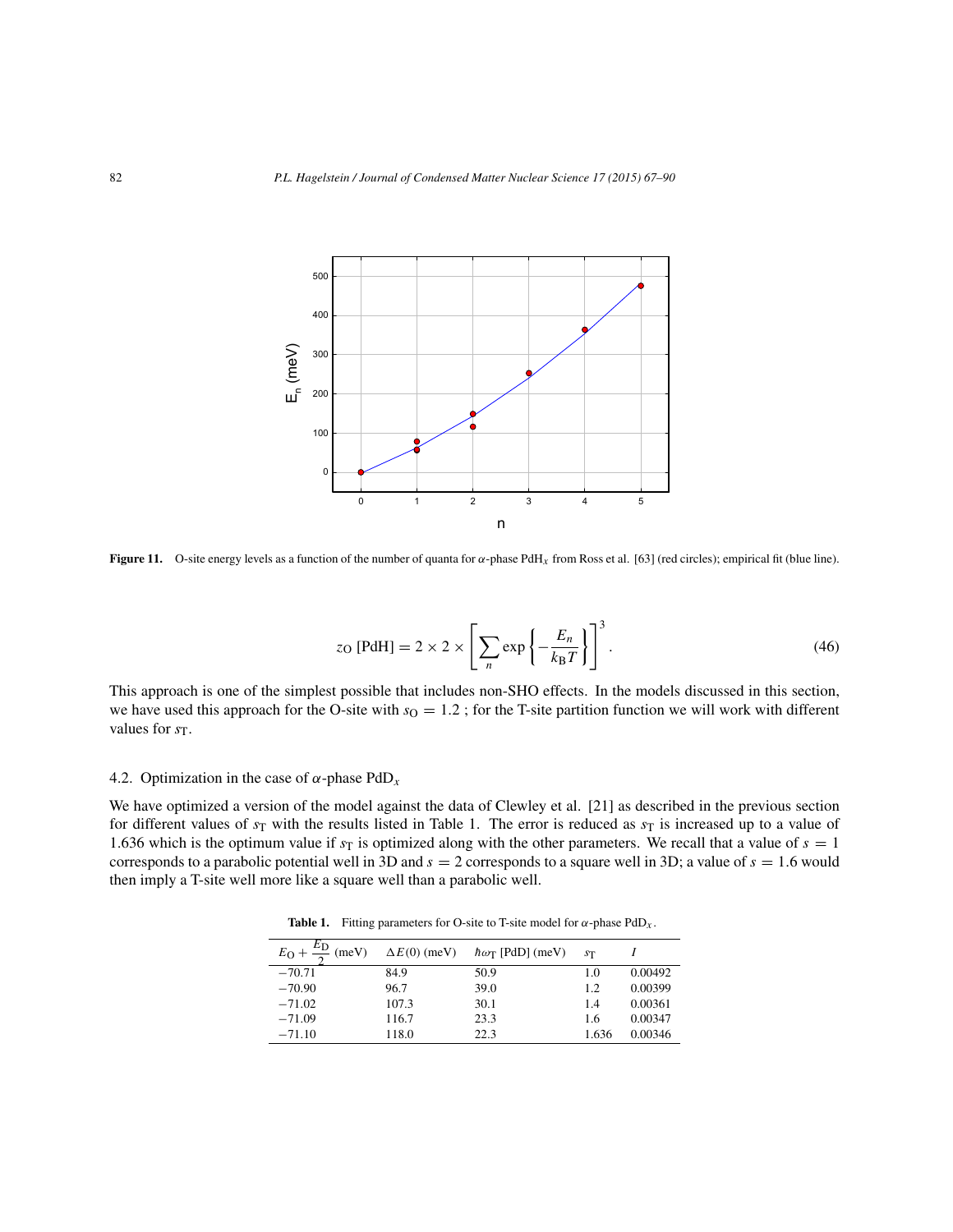| ΕD<br>$E_O +$<br>(meV) | $\Delta E(0)$ (meV) | $\hbar\omega_{\rm T}$ [PdD] (meV) | S <sub>T</sub> |         |
|------------------------|---------------------|-----------------------------------|----------------|---------|
| $-75.05$               | 90.4                | 66.8                              | 1.0            | 0.00548 |
| $-75.21$               | 99.6                | 53.8                              | 1.2            | 0.00487 |
| $-75.31$               | 108.2               | 43.7                              | 1.4            | 0.00464 |
| $-75.39$               | 116.1               | 35.6                              | 1.6            | 0.00458 |
| $-75.39$               | 117.1               | 34.7                              | 1.627          | 0.00458 |

**Table 2.** Fitting parameters for O-site to T-site model for  $\alpha$ -phase PdH<sub>x</sub>.

We see that the O-site to T-site excitation energy that produces the best fit with the experimental data increases with the T-site excited state parameter  $s_T$ .

### 4.3. Optimization in the case of  $\alpha$ -phase PdH<sub>x</sub>

We have optimized a version of the model against the data of Clewley et al. [21] as described in the previous section, with results given in Table 2. One sees a similar trend that the error decreases as  $s_T$  increases, this time up to an optimum value of  $s_T$  of 1.627.

The excitation energy for PdH<sub>x</sub> is seen to increase with  $s_T$  similarly to the earlier results for PdD<sub>x</sub>.

#### 4.4. Checking consistency with neutron diffraction measurements

We recall that the O-site to T-site excitation energy can be estimated from the neutron diffraction data from

$$
E_{\rm T} - E_{\rm O} = k_{\rm B} T \left\{ \ln \left( \frac{2 - \theta_{\rm T}}{\theta_{\rm T}} \frac{\theta_{\rm O}}{1 - \theta_{\rm O}} \right) + \ln \frac{z_{\rm T}}{z_{\rm O}} \right\}.
$$

In our empirical model the excitation energy is assumed independent of temperature, so  $E_T - E_O$  here can be compared against our  $\Delta E(0)$ . The O-site and T-site occupations are given numerically in Pitt and Gray (2002). However, with different models for the O-site and T-site partition functions the ratio of  $z_T/z_O$  is now model dependent. In order to check for consistency we need to re-evaluate the excitation energy for the different models. The results are given in Table 3. The empirical model is consistent with the neutron scattering data for  $s_T = 1.36$ , at an excitation energy of 105.1 meV.

## 4.5. Results

In the case of  $\alpha$ -phase PdD<sub>x</sub> we can specify an empirical model which has a lower error than what was found in the previous section, and which is also consistent with the neutron diffraction data. It seems reasonable to assume a similar value for  $s_T$  for  $\alpha$ -phase PdH<sub>x</sub>. The model parameters are listed in Table 4.

Table 3. Comparison of model O-site to T-site excitation energy and excitation energy from neutron diffraction data for different values of  $s_T$ .

| ST  | model: $\Delta E(0)$ (meV) | data: $E_T - E_O$ (meV) |
|-----|----------------------------|-------------------------|
| 1.0 | 84.9                       | 124.1                   |
| 1.2 | 96.7                       | 111.7                   |
| 1.4 | 107.3                      | 104.0                   |
| 1.6 | 116.7                      | 98.9                    |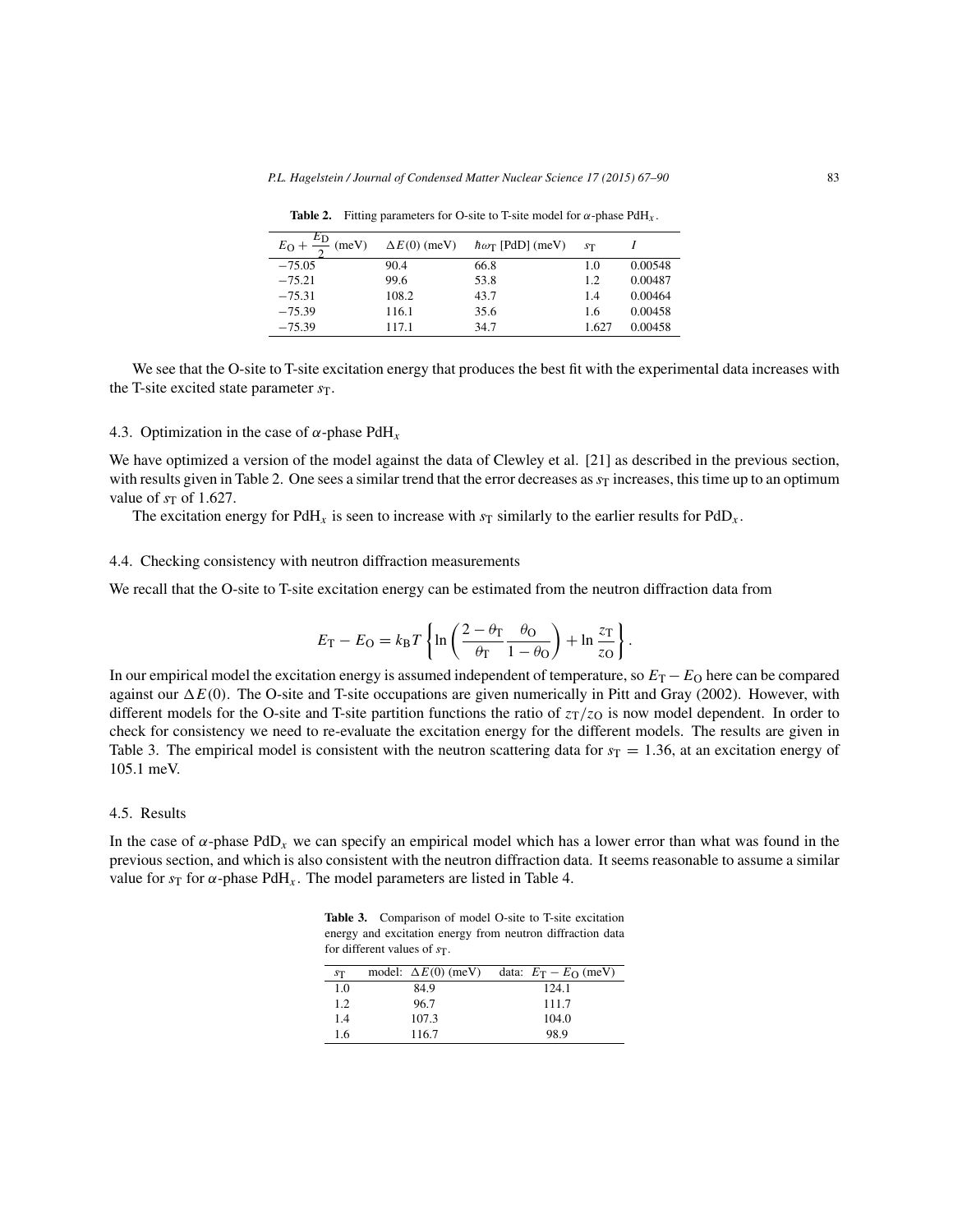

**Figure 12.** Scaled interstitial partition function versus temperature for  $\alpha$ -phase PdH<sub>x</sub>; data of Clewley et al. [21] (red circles); 3D oscillator O-site partition function; optimized model partition function including O-site and T-site occupation.

In Figs. 12 and 13 we show the interstitial partition functions for  $\alpha$ -phase PdH<sub>x</sub> and PdD<sub>x</sub>. In both cases the agreement is excellent. In Fig. 14 the data is plotted as in Clewley et al. [21] as  $p(1 - \theta)^2/\theta^2$  as a function of 1000  $K/T$ ; the agreement is again excellent.

In Fig. 15 are shown the O-site and T-site relative occupations

$$
\frac{\theta_{\rm O}}{\theta} = \frac{\theta_{\rm O}}{\theta_{\rm O} + \theta_{\rm T}}, \qquad \frac{\theta_{\rm T}}{\theta} = \frac{\theta_{\rm T}}{\theta_{\rm O} + \theta_{\rm T}}.
$$
\n(47)

The T-site values seem high at elevated temperature; however, if the neutron scattering data of Pitt and Gray [62] are correct, then such high values are needed for consistency. It may be that this data is compromised due to the presence of a substantial number of monovacancies; if so then the T-site occupation would be overestimated. We note that it is straightforward to construct empirical models that fit the data of Clewley et al. [21] very nearly as well that predict a lower T-site occupation. In essence, the data of Clewley et al. [21] seems consistent with substantial T-site occupation, but additional input from experiment is required to determine more precisely how much T-site occupation is present.

#### **5. Discussion and Conclusions**

This study was motivated initially by an interest in estimating the O-site to T-site excitation energy at zero loading in order to develop an improved model for PdH and PdD at high loading. We had available a model for both O-site and

**Table 4.** Fitting parameters for O-site to T-site models for  $\alpha$ -phase PdD<sub>x</sub> and PdH<sub>x</sub>.

| $E_{\rm O} + \frac{E_{\rm D}}{2}$ (meV) $\Delta E(0)$ (meV) $\hbar \omega_{\rm O}$ (meV) $s_{\rm O}$ $\hbar \omega_{\rm T}$ (meV) $s_{\rm T}$ |       |      |          |              |
|-----------------------------------------------------------------------------------------------------------------------------------------------|-------|------|----------|--------------|
| $PdD_r = -71.00$                                                                                                                              | 105.3 | 46.5 | 1.2 31.6 | 1.36 0.00366 |
| $PdH_v$ -75.30                                                                                                                                | 106.5 | 69.0 | 1.2 45.5 | 1.36 0.00467 |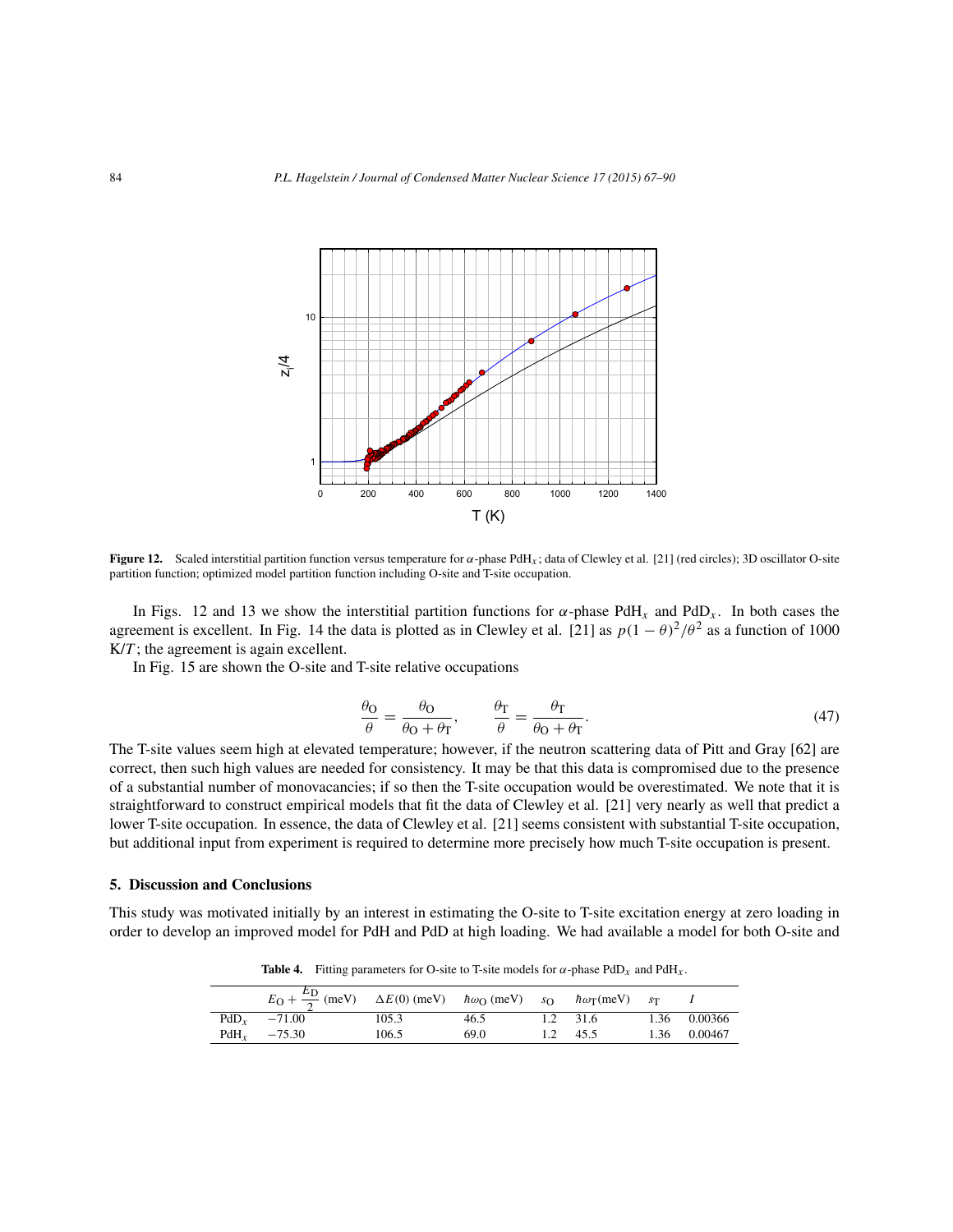

**Figure 13.** Scaled interstitial partition function versus temperature for  $\alpha$ -phase PdD<sub>x</sub>; data of Clewley et al. [21] (red circles); 3D oscillator O-site partition function (black line); optimized model partition function including O-site and T-site occupation (blue line).

T-site excitation, one which we had experience with, and also some confidence in. What made this study possible was the data set published be Clewley et al. [21] and an ability to scan it so that we could work with it in digitized form. There was no reason to believe a priori that it would be possible to extract much from the data, other than some evidence either for or against there being signs of T-site occupation.

However, in the course of the study it began to become clear that a model with both O-site and T-site occupation was very relevant to the data, and that interpreting the data based on a model with O-site occupation alone would require some awkward assumptions. We tried a very large number of different approaches an empirical models while studying the problem. A key insight which changed our approach was the recognition that it was possible to account for the approximate linear dependence of the O-site energy at low temperature by the Fermi level shift. With this dominant term included explicitly, it began to emerge that additional corrections were higher order and likely small. This suggested the ansatz that we might be able to understand the system by discarding all temperature dependence other than the Fermi level shift in a model for  $E_{\Omega}(T)$ .

Once the ansatz was adopted, the data seemed to make sense in terms of relatively simple models. Improving the O-site partition function led to better agreement with the data. We had considered the possibility that all model parameters could be extracted directly from the data in a brute force optimization. It would have been very powerful to have been able to extract the O-site excited state spectrum directly from the data set. Unfortunately there are too many degrees of freedom present, and the overall mathematical optimum leads to a picture that is very much not physically compelling. However, with input from inelastic neutron scattering measurements it was possible to assign solid values to some of the model parameters, and then optimize against the data to determine others.

If we make use of a simple version of the empirical model based on partition functions for 3D harmonic oscillators, then immediately we are able to fit the data well based on physically reasonable model parameters. The O-site and T-site excitation energies that result are 101.81 meV for PdD<sub>x</sub> and 93.24 meV for PdH<sub>x</sub>. Although there are some minor issues with respect to consistency with neutron diffraction data and the zero-point energy difference, the results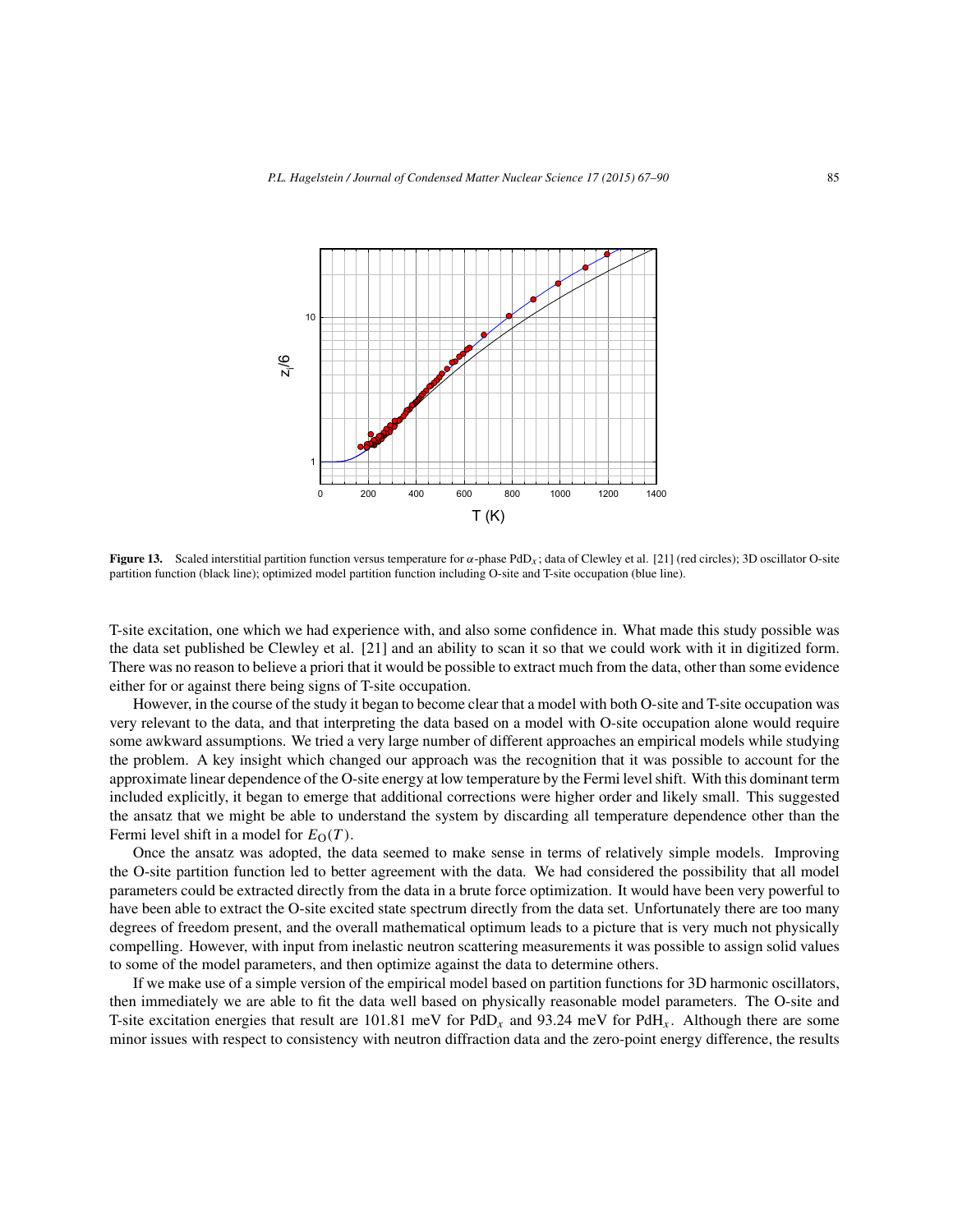

**Figure 14.** Plot of  $p(1 - \theta)^2/\theta^2$  for  $\alpha$ -phase PdD<sub>x</sub> as a function of (1000 K)/T; data set of Clewley et al. [21] for PdH<sub>x</sub> (red circles); optimized empirical model for PdH<sub>x</sub> (red line); data set of Clewley et al. [21] for PdD<sub>x</sub> (blue circles); optimized empirical model for PdD<sub>x</sub> (blue line).

are both interesting and probably worth taking seriously. The excitation energies are close to the best numbers from recent theoretical models.

Based on this strong initial result, we were motivated to explore further and see whether it might be possible to extract more from the experimental data set of Clewley et al. [21]. The key issue in this case has to do with the O-site and T-site partition functions. Based on inelastic neutron scattering experiments, we know that the excited state energies of O-site PdH do not scale with energy as a 3D simple harmonic oscillator. Consequently, we might expect to do better if we use a more realistic partition function for the O-sites; as discussed above we end up with smaller errors when we do. We have much less to rely on in the case of the T-site partition function. In this case we can make use of the data set to optimize, and we find a relation between the T-site energy level scaling parameter  $s_T$  and the excitation energy. The optimization of  $s_T$  in  $\alpha$ -phase PdD<sub>x</sub> leads to a value of 1.36, which suggests that the T-site is further from being a spherical harmonic oscillator than the O-site. Without analogous input for  $\alpha$ -phase PdH<sub>x</sub> we adopted the same  $s_T$ , even though there is good reason to believe it might be different. Optimization with the resulting non-SHO models leads to estimates for the excitation energy at zero loading of 105.3 meV for PdD<sub>x</sub>, and 106.5 meV for PdH<sub>x</sub>. We had hoped for a difference in excitation energy between the two cases consistent with the zero-point energy difference (21.1 meV); the energies we found are nearly the same, a result which is compatible with the low prediction based on the zero-point energy.

Perhaps the biggest issue is the substantial T-site occupation fraction, implied by the neutron diffraction data of Pitt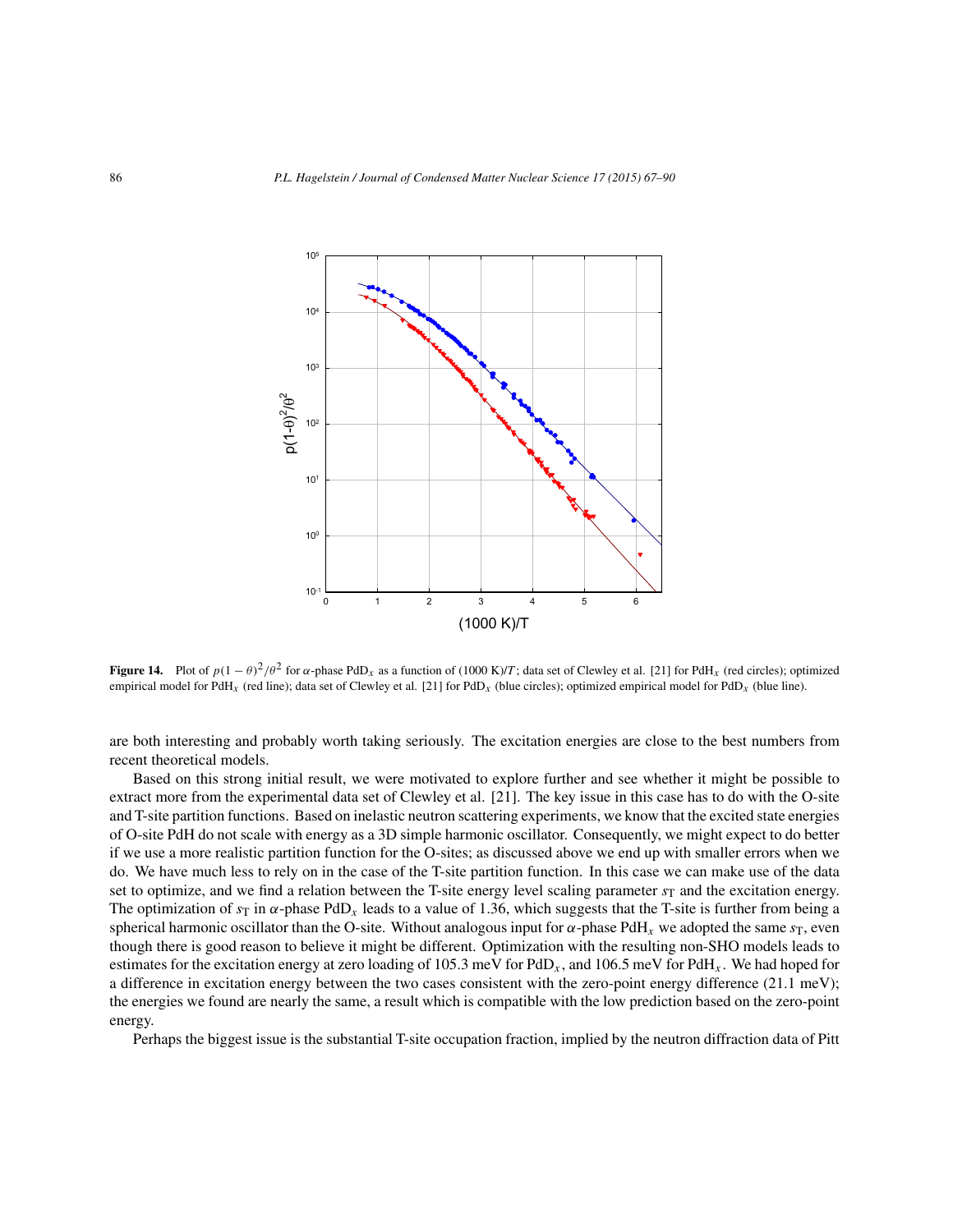

**Figure 15.** Fractional O-site occupation for  $\alpha$ -phase PdH<sub>x</sub> (lower red line) and PdD<sub>x</sub> (lower blue line), and fractional T-site occupation for  $\alpha$ -phase  $PdH<sub>x</sub>$  (upper red line) and  $PdD<sub>x</sub>$  (upper blue line).

and Gray [62], and predicted by the empirical models especially at elevated temperature. One should expect significant T-site occupation based on the theoretical estimates from modern structure calculations. However, this is one issue that those familiar with metal hydrides in general, and PdH and PdD in particular, are unlikely to accept without additional confirming experimental data.

The model O-site to T-site excitation energy for  $\alpha$ -phase PdD<sub>x</sub> depends on what is assumed about the T-site partition function, which is not available at present independently from experiment. If in the future  $\alpha$ -phase solubility measurements are done in which the O-site and T-site occupation is determined individually, from the results we would be able to eliminate much uncertainty about excitation energies and partition functions. At present an estimate of 105.3 meV for the excitation energy for  $\alpha$ -phase PdD<sub>x</sub> seems most consistent with the data we have; but values in the range of 90-110 meV seem possible. The uncertainty is a bit larger for  $\alpha$ -phase PdH<sub>x</sub>.

#### **Acknowledgments**

Assistance from Florian Metzler is acknowledged, who made use of the online digitizer program WebPlotDigitizer of Ankit Rohagti (http://arohatgi.info/WebPlotDigitizer) to digitize the data sets from Clewley et al. [21]. We would like to thank Industrial Heat for support for some of the research reported here.

#### **References**

- [1] Y. Ebisuzaki and M. O'Keeffe, The solubility of hydrogen in transition metals and alloys, *Progress Solid State Chem.* **4** (1967) 187–211.
- [2] E. Wicke, H. Brodowsky and H. Züchner, Hydrogen in palladium and palladium alloys, in *Hydrogen in Metals, Vol. 2*, Springer, Berlin, 1978, pp. 73–155.
- [3] W. A. Oates and T. B. Flanagan, The solubility of hydrogen in transition metals and their alloys, *Progress Solid State Chem.* **13** (1981) 193–272.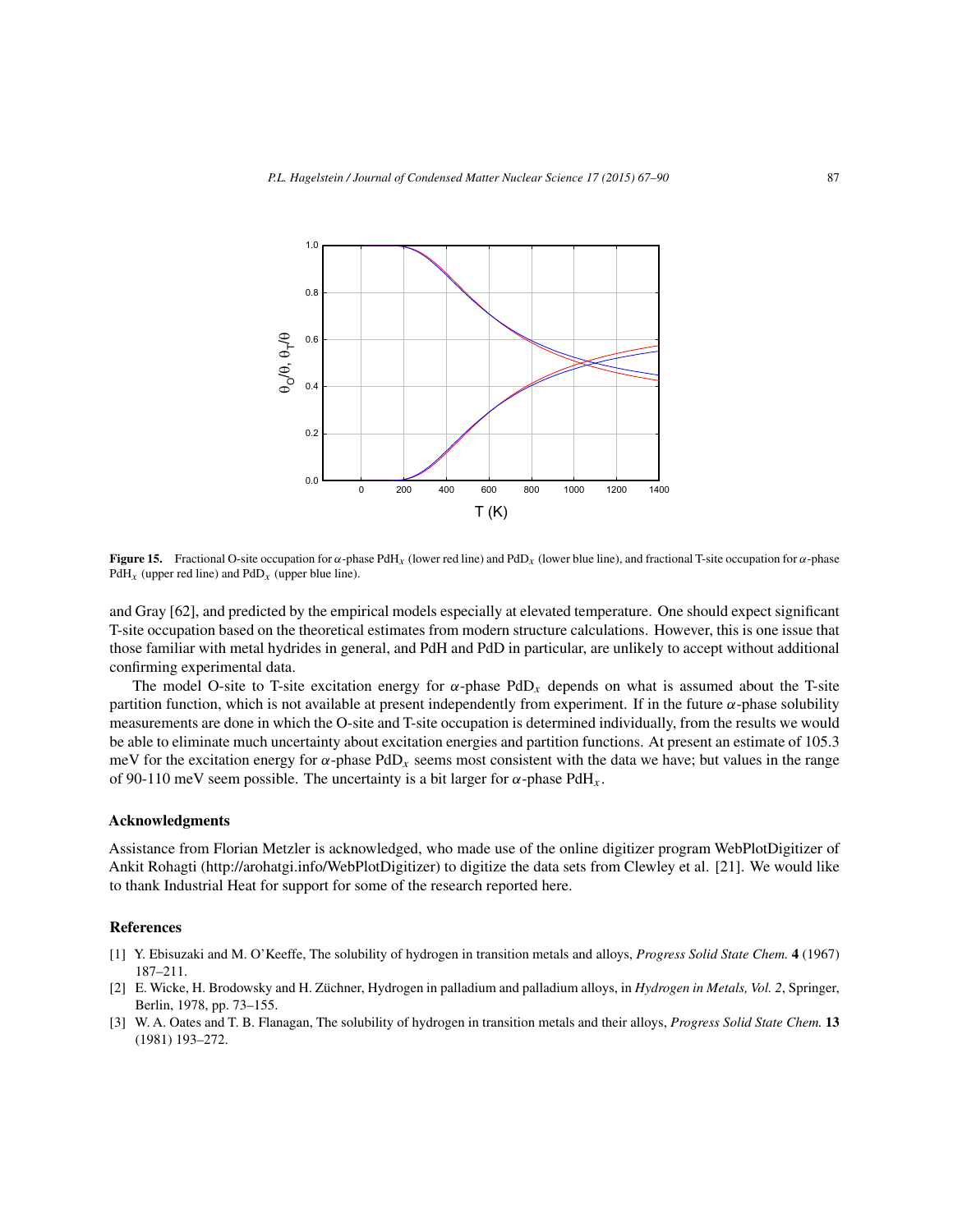- [4] T.B. Flanagan, Thermodynamics of metal–hydrogen systems, in *Metal Hydrides*, Springer, Berlin, 1981, pp. 361–377.
- [5] E. Wicke, Some present and future aspects of metal–hydrogen systems, *Zeitschrift für Physikalische Chemie* **143** (1985) 1–21.
- [6] N.A. Gokcen, Interstitial Solutions, in *Statistical Thermodynamics of Alloys*, Springer, Berlin, 1986, pp. 149–193.
- [7] L. Schlapbach, *Hydrogen in Intermetallic Compounds I.*, Springer, New York, 1988.
- [8] R.Lässer, Properties of protium, deuterium and tritium in selected metals, in *Tritium and Helium-3 in Metals*, Springer, Berlin, 1989, pp. 48–107.
- [9] T. B. Flanagan, and W. A. Oates, The palladium–hydrogen system, *Ann. Rev. Materials Sci.* **21** (1991) 269–304.
- [10] Y. Fukai, *The Metal–Hydrogen System* Springer, New York, 1991.
- [11] F.D. Manchester, A. San-Martin and J.M. Pitre, The H–Pd (hydrogen–palladium) system, *J. phase Equilibria* **15** (1994) 62–83.
- [12] J.M. Joubert and S. Thiébaut, Thermodynamic assessment of the Pd-–H-–D-–T system, *J. Nucl. Materials* **395** (2009) 79–88.
- [13] P.L. Hagelstein, An empirical model for octahedral and tetrahedral occupation in PdH and in PdD at high loading, *J. Condensed Matter Nucl. Sci.*, (in press).
- [14] X. Ke and G.J. Kramer, Absorption and diffusion of hydrogen in palladium–silver alloys by density functional theory, *Phy. Rev. B* **66** (2002) 184304.
- [15] P. Kamakoti and D.S. Sholl, A comparison of hydrogen diffusivities in Pd and CuPd alloys using density functional theory, *J. Membrane Sci.* **225** (2003) 145–154.
- [16] S.Z. Baykara, Theoretical evaluation of diffusivity of hydrogen in palladium and rhodium, *Int. J. Hydrogen Energy* **29** (2004) 1631–1636.
- [17] N. Ozawa, T.A. Roman, H. Nakanishi, H., Kasai, N.B. Arboleda Jr. and W.A. Dino, Potential energy of hydrogen atom motion on Pd (111) surface and in subsurface: A first principles calculation, *J. Appl. Phys.* **101** (2007) 123530.
- [18] H, Grönbeck and V.P. Zhdanov, Effect of lattice strain on hydrogen diffusion in Pd: A density functional theory study, *Phy. Rev. B* **84** (2011) 052301.
- [19] T.P. Senftle, M.J. Janik and A.C. van Duin, A reaxff investigation of hydride formation in palladium nanoclusters via Monte Carlo and molecular dynamics simulations, *J. Phy. Chem. C* **118** (2014) 4967–4981.
- [20] R. Nazarov, T. Hickel and J. Neugebauer, Ab initio study of H-vacancy interactions in fcc metals: Implications for the formation of superabundant vacancies, *Phy. Rev. B* **89** (2014) 144108.
- [21] J.D. Clewley, T. Curran, T.B. Flanagan and W.A. Oates, Thermodynamic properties of hydrogen and deuterium dissolved in palladium at low concentrations over a wide temperature range, *J. Chemical Soc., Faraday Trans. 1: Phy. Chem. in Condensed Phases* **69** (1973) 449–458.
- [22] R.H. Fowler and C.J. Smithells, A theoretical formula for the solubility of hydrogen in metals, *Proc. Roy. Soc. London. Ser. A, Mathematical and Phy. Sci.* **160** (1937) 37–47.
- [23] J.R. Lacher, A theoretical formula for the solubility of hydrogen in palladium, *Proc. Roy. Soc. London. Ser. A, Mathematical and Phy. Sci.* **161** (1937) 525–545.
- [24] A. Harasima, T. Tanaka and K. Sakaoku, Cooperative phenomena in Pd–H system I, *J. Phy. Soc. Japan* **3** (1948) 208–213.
- [25] T. Tanaka, K. Sakaoku and A. Harasima, Cooperative phenomena in Pd–H system II, *J. Phy. Soc. Japan* **3** (1948) 213–218.
- [26] A. L. G. Rees, Statistical mechanics of two-component interstitial solid solutions, *Trans. Faraday Soc.* **50** (1954) 335–342.
- [27] R.V. Bucur and M. Crisan, Interprétation mécanique-statistique de l'isotherme de solubilité de l'hydrogène en phase d'hydrure pour les métaux palladium, vanadium, niobium et tantale, *J. Phys. and Chem. of Solids* **28** (1967) 995–1000.
- [28] R. Burch, Theoretical aspects of the absorption of hydrogen by palladium and its alloys. Part 1. A reassessment and comparison of the various proton models, *Trans. Faraday Soc.* **66** (1970) 736–748.
- [29] T. Hashino and S. Naito, A contribution to the thermodynamics of the interstitial solid solution of hydrogen in metals, *J. Chemical Phys.* **64** (1976) 1016–1021.
- [30] H. Ogawa, A statistical-mechanical method to evaluate hydrogen solubility in metal, *J. Phy. Chem. C* **114** (2010) 2134–2143.
- [31] V. Tserolas, M. Katagiri, H. Onodera and H. Ogawa, Thermodynamical Modeling of PC Isotherms for Metal Hydride Materials, *Trans. Materials Res. Soc. Japan* **35** (2010) 221–226.
- [32] P.O. Orondo, A theoretical model of interstitial hydrogen: pressure-composition-temperature, chemical potential, enthalpy and entropy, MIT Ph.D. Thesis, 2012.
- [33] C. Wadell, T. Pingel, E. Olsson, I. Zoric, V.P. Zhdanov and C. Langhammer, Thermodynamics of hydride formation and decomposition in supported sub-10 nm Pd nanoparticles of different sizes, *Chemical Phys. Lett.* **603** (2014) 75–81.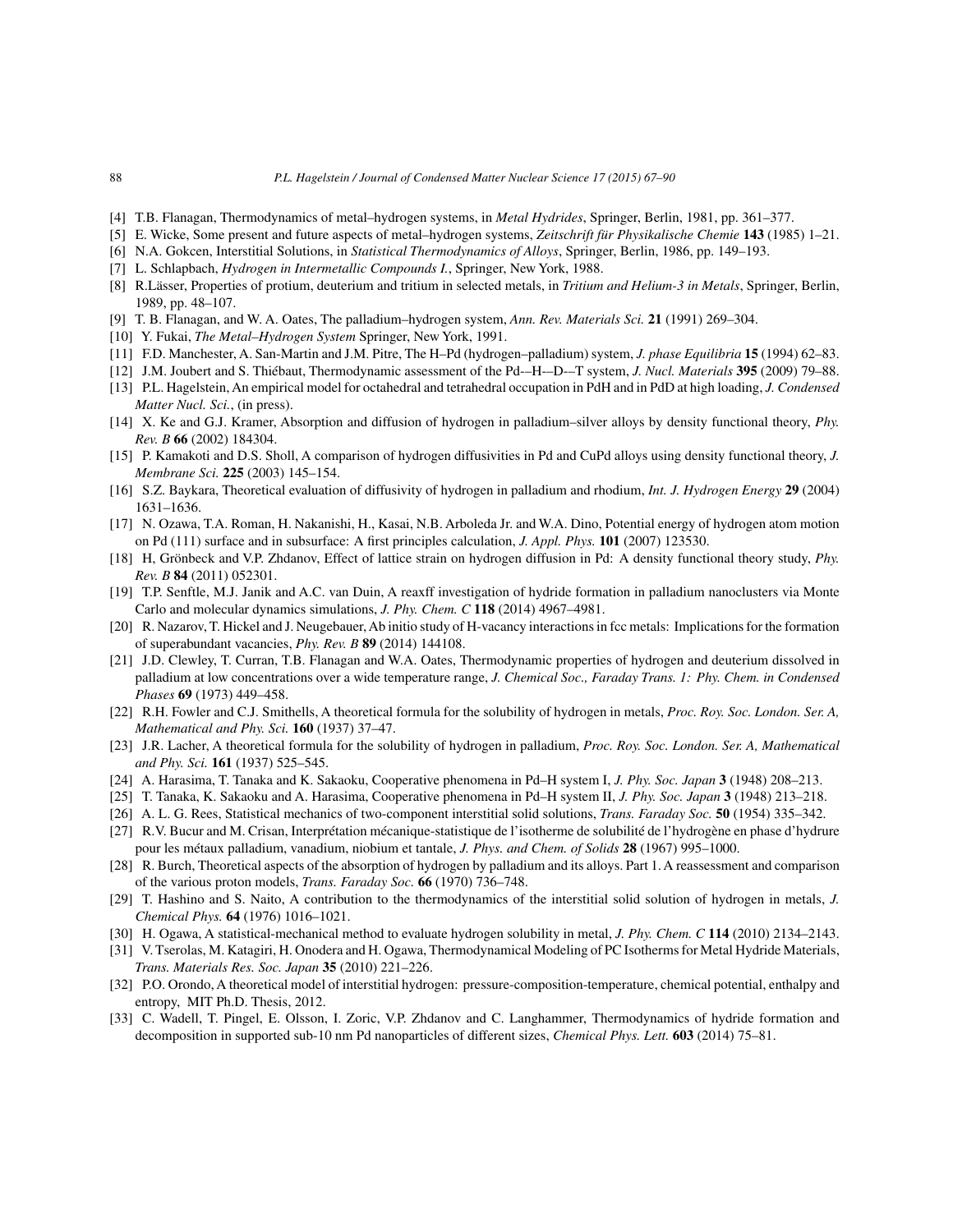- [34] K.A. Moon, Pressure-composition-temperature relations in the palladium–hydrogen system, *J. Phy. Chem.* **60** (1956) 502–504.
- [35] D.H. Everett and P. Nordon, Hysteresis in the palladium+hydrogen system, *Proc. Roy. Soc. London A: Mathematical, Phy. and Eng. Sci.* **259** (1960) 341–360.
- [36] T.B. Flanagan, Absorption of deuterium by palladium, *J. Phy. Chem.* **65** (1961) 280–284.
- [37] J.W. Simons and T.B. Flanagan, Absorption isotherms of hydrogen in the α-Phase of the hydrogen–palladium system, *J. Phy. Chem.* **69** (1965) 3773–3781.
- [38] R. Burch and N.B. Francis, N.B. Pressure against composition isotherms and thermodynamic data for the α-phase of the palladium/hydrogen system, *J. Chemical Soc., Faraday Trans. 1: Phy. Chem. in Condensed Phases* **69** (1973) 1978–1982.
- [39] T.B. Flanagan and J.F. Lynch, Thermodynamics of a gas in equilibrium with two nonstoichiometric condensed phases. Application to metal/hydrogen systems, *J. Phy. Chem.* **79** (1975) 444–448.
- [40] M.J.B. Evans and D.H. Everett, Thermodynamics of the solution of hydrogen and deuterium in palladium, *J. Less Common Metals* **49** (1976) 123–145.
- [41] C. Labes and R.B. McLellan, Thermodynamic behavior of dilute palladium–hydrogen solid solutions, *Acta Metallurgica* **26** (1978) 893–899.
- [42] C. Picard, O.J. Kleppa and G. Boureau, A thermodynamic study of the palladium–hydrogen system at  $245-352^{\circ}$  C and at pressures up to 34 atm, *J. Chemical Phys.* **69** (1978) 5549–5556.
- [43] T.B. Flanagan, Enthalpy and entropy changes for non-stoichiometric hydride formation, *J. Less Common Metals* **63** (1979) 209–223.
- [44] O.J. Kleppa and R.C. Phutela, A calorimetric-equilibrium study of dilute solutions of hydrogen and deuterium in palladium at 555 to 909 K, *J. Chemical Phys.* **76** (1982) 1106–1110.
- [45] R. Lässer and K.H. Klatt, Solubility of hydrogen isotopes in palladium, *Phy. Rev. B* **28** (1983) 748.
- [46] R. Lässer, Solubility of protium, deuterium, and tritium in the α phase of palladium, *Phy. Rev. B* **29** (1984) 4765.
- [47] R. Lässer and G.L. Powell, Solubility of H, D, and T in Pd at low concentrations, *Phy. Rev. B* **34** (1986) 578.
- [48] W.A. Oates, R. Laesser, T. Kuji and T.B. Flanagan, The effect of isotopic substitution on the thermodynamic properties of palladium–hydrogen alloys, *J. Phys. Chem. Solids* **47** (1986) 429–434.
- [49] E. Wicke and J. Blaurock, New experiments on and interpretations of hysteresis effects of Pd–D2 and Pd–H2, *J. Less Common Metals* **130** (1987) 351–363.
- [50] T.B. Flanagan, W. Luo and J.D. Clewley, Calorimetric enthalpies of absorption and desorption of protium and deuterium by palladium, *J. Less Common Metals* **172** (1991) 42–55.
- [51] O. Beeri, D Cohen, Z Gavra and M.H. Mintz, The interpretation of hydrogen isotope effects and their relation to microscopic energy related parameters by simplified statistical thermodynamic models, *Physica Scripta* **T94** (2001) 88.
- [52] W. Luo, D. Cowgill, R. Causey and K. Stewart, Equilibrium isotope effects in the preparation and isothermal decomposition of ternary hydrides Pd(HxD1−<sup>x</sup> )<sup>y</sup> (0 <x< 1 and y > <sup>0</sup>.6), *The J. Phy. Chem. B* **<sup>112</sup>** (2008) 8099–8105.
- [53] E.A. Crespo, S. Claramonte, M. Ruda and S.R. de Debiaggi, Thermodynamics of hydrogen in Pd nanoparticles, *Int. J. Hydrogen Energy* **35** (2010) 6037–6041.
- [54] W. Kolos and L. Wolniewicz, Improved theoretical ground-state energy of the hydrogen molecule, *J. Chemical Phys.* **49** (1968) 404–410.
- [55] J.-M. Joubert, A Calphad-type equation of state for hydrogen gas and its application to the assessment of Rh-–H system, *Int. J. Hydrogen Energy* **35** (2010) 2104.
- [56] P.L. Hagelstein, S.D. Senturia and T.P. Orlando, *Introductory Applied Quantum and Statistical Mechanics*, Wiley, 1984.
- [57] H.C. Urey and D. Rittenberg, Some thermodynamic properties of the H1H2, H2H2 molecules and compounds containing the H2 atom, *J. Chemical Phys.* **1** (1933) 137–143.
- [58] C. Elsässer, K.M. Ho, C.T. Chan and M. Fähnle, Vibrational states for hydrogen in palladium, *Phy. Rev. B* **44** (1991) 10377.
- [59] F.M. Mueller, A.J. Freeman, J.O. Dimmock and A.M. Furdyna, Electronic structure of palladium, *Phy. Rev. B* **1** (1970) 4617.
- [60] F.Y. Fradin, Effect of structure in the electronic density of states on the temperature dependence of the electrical resistivity, *Phy. Rev. Lett.* **33** (1974) 158.
- [61] A.B. Sazonov, A.V., Bochkarev and E.P. Magomedbekov, The band structure of solid solutions of hydrogen isotopes in palladium at low temperatures, *Russian J. Phy. Chem. Z. Fizicheskoi Kimii* **78** (2004) 218–224.